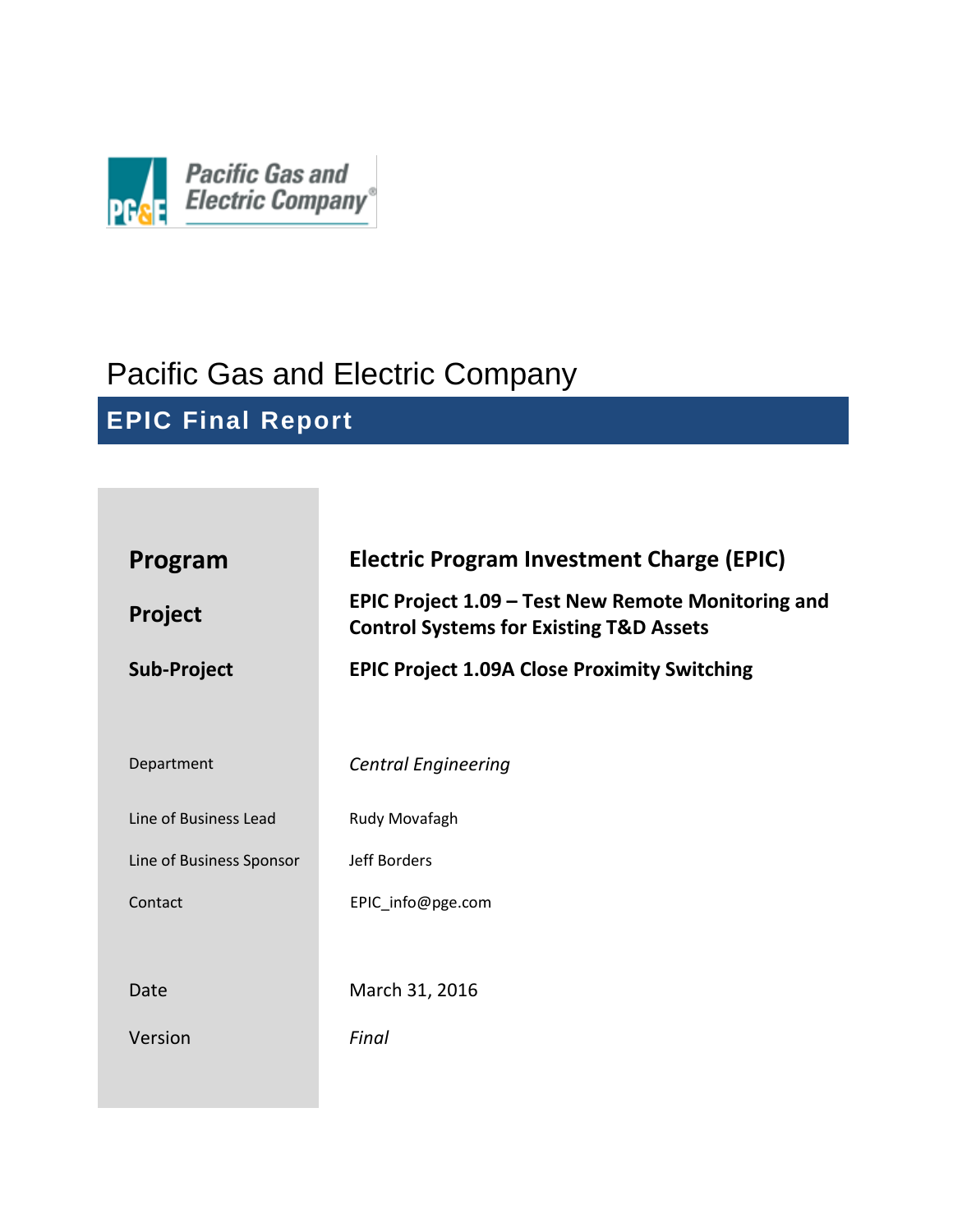# **Table of Contents**

| $\mathbf{1}$ |     |                                                                          |  |  |  |  |  |  |  |
|--------------|-----|--------------------------------------------------------------------------|--|--|--|--|--|--|--|
| 2            |     |                                                                          |  |  |  |  |  |  |  |
| 3            |     |                                                                          |  |  |  |  |  |  |  |
|              | 3.1 |                                                                          |  |  |  |  |  |  |  |
|              | 3.2 |                                                                          |  |  |  |  |  |  |  |
|              | 3.3 |                                                                          |  |  |  |  |  |  |  |
|              | 3.4 |                                                                          |  |  |  |  |  |  |  |
| 4            |     |                                                                          |  |  |  |  |  |  |  |
|              | 4.1 |                                                                          |  |  |  |  |  |  |  |
|              |     | 4.1.1                                                                    |  |  |  |  |  |  |  |
|              |     |                                                                          |  |  |  |  |  |  |  |
|              | 4.2 |                                                                          |  |  |  |  |  |  |  |
|              | 4.3 |                                                                          |  |  |  |  |  |  |  |
|              | 4.4 |                                                                          |  |  |  |  |  |  |  |
|              |     | 4.4.1                                                                    |  |  |  |  |  |  |  |
|              |     | 4.4.2                                                                    |  |  |  |  |  |  |  |
|              | 4.5 | Technology/Knowledge Transfer Plan for Applying Results into Practice 16 |  |  |  |  |  |  |  |
|              |     |                                                                          |  |  |  |  |  |  |  |
|              | 4.6 |                                                                          |  |  |  |  |  |  |  |
|              | 4.7 |                                                                          |  |  |  |  |  |  |  |
| 5            |     |                                                                          |  |  |  |  |  |  |  |
|              |     |                                                                          |  |  |  |  |  |  |  |
|              |     |                                                                          |  |  |  |  |  |  |  |
|              |     |                                                                          |  |  |  |  |  |  |  |

#### **List of Tables**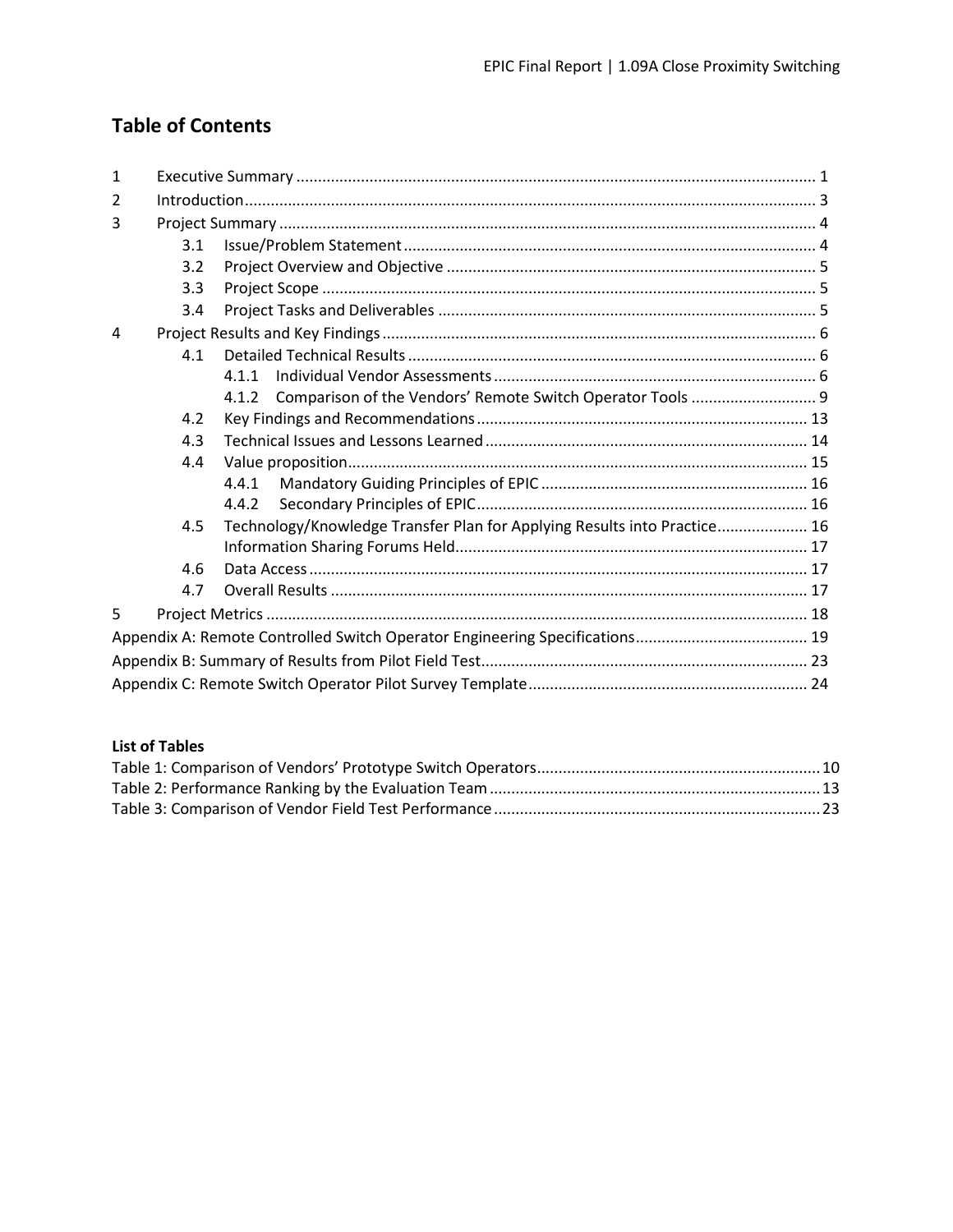# <span id="page-2-0"></span>**1 Executive Summary**

Pacific Gas and Electric Company's (PG&E) Electric Program Investment Charge (EPIC) Project 1.09A, Close Proximity Switching, successfully built and demonstrated tools that would allow PG&E workers to more safely operate certain subsurface or underground (UG) oil switches, and compared the results of these tools across the three vendors chosen to participate. The primary goals of this EPIC project were to increase system reliability and to improve the safe operation of three-phase Load Break Oil Rotary (LBOR) switches, which was achieved through this project.

As the assets of PG&E age, it is imperative to public and employee safety to develop a proactive replacement program while prioritizing safety for the current operations and maintenance of existing assets. This is especially critical for assets such as oil switches that use the older technology of solid blade in oil to break or make loads. These sub-surface LBOR switches manufactured prior to 1972 do not offer an oil level indicator. Switches manufactured after 1972 do include an oil level indicator; however, the condition of the oil inside of the tank (even with an oil level indicator) is unknown. Existing worker safety equipment includes an insulated tool, called a "hot stick", a shield, and a protective suit; however, despite the protective equipment, the employee is still left within close proximity to the switch and potentially at risk of being injured if the switch fails when being operated. While PG&E has a multi-year replacement program in progress to replace approximately 900 LBOR switches without oil level indicators, and another 1400 units, which are pre-1972 that are considered high risk due to their age and lack of data on a number of operations, they will be operated potentially thousands of times before the replacement program can be completed.

PG&E sought input from switch and tool manufacturers and from industry forums, like the National Electric Energy Technology and Application Research Committee (NEETRAC), looking for a solution to this shared industry problem which would allow the worker to either assess the condition of these legacy LBOR switches or move the employee a safe distance from the hazard during switching. No existing solution was identified. It was decided that the best approach would be to apply innovative technology to build a prototype remote controlled LBOR switch operator to allow a worker to operate the legacy switches from a safe distance. This Close Proximity Switching Project was the outcome of that decision.

The project scope was for vendors to develop prototype remote controlled units per PG&E requirements and submit the prototypes to PG&E for testing and evaluation. The goal at the end of this project was for PG&E to have selected one or more prototypes for purchase to be beta tested in PG&E's Mission, Diablo, and San Jose divisions where large numbers of these legacy switches are installed.

PG&E developed engineering specifications for the creation of a prototype remote controlled unit to operate these LBOR switches at a minimum distance of 25 feet from the switch. Invitations were then sent to potential vendors requesting proposals. Two were selected, Vendor A and Vendor B for development. In tandem, a third vendor, Vendor C, decided to independently develop a prototype remote controlled unit that was later added to the demonstration and testing phase.

Each of the three prototype units were both laboratory and field-tested. The laboratory tests were conducted under controlled, simulated field conditions by PG&E personnel at PG&E's Applied Technology Services (ATS) facility. The field tests were conducted on installed LBOR switches and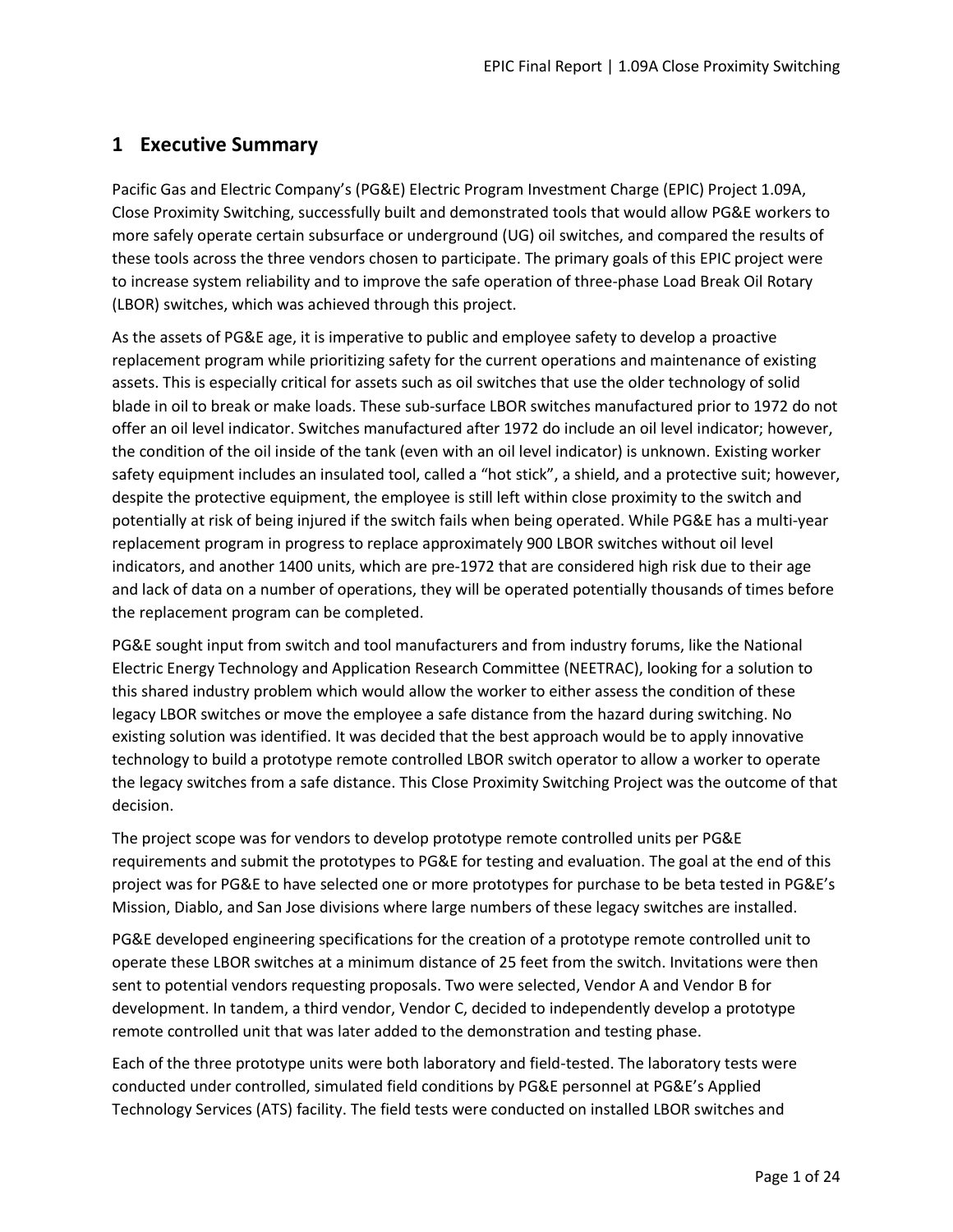operated by workers who operate the legacy switches. The results of the laboratory and field tests allowed PG&E to comparatively evaluate the three prototypes. While each of the three prototypes met the RFP specifications and performed sufficiently once set up, each had strengths and weaknesses such that any selected would require modification:

- Vendor A: This prototype was the heaviest and experienced the most technical and usability issues during the laboratory tests, but ranked favorably in the field tests.
- Vendor B: This prototype ranked the best based on the Request for Proposal (RFP) selection criteria, but ranked the worst in the limited field tests. However, it was the lowest cost unit.
- Vendor C: This prototype was most preferred by PG&E workers in the field tests, but the unit cost far exceeded the first two prototypes.

The project concluded with the recommendation to move forward with both Vendors A and B for potential beta testing of production model units. Both vendors' tools require modifications to be fully functional in PG&E operations, which will be implemented before rolling out to production. The vendors were provided with the modification requirements identified during demonstration and testing. Additional cost negotiations will be necessary with Vendor C to make it competitive. Due to the successful results of this project, PG&E has implemented plans to transition the Close Proximity Switching Project, PG&E EPIC 1 Project 09A, into beta testing and ultimately to full deployment.

PG&E will be sharing the knowledge and experience gained from this project with the California Energy Commission and other California investor owned utilities, including knowledge sharing in industry meetings, such as National Electric Energy Technology and Application Research Committee (NEETRAC), the Western Underground Committee Spring Meeting, EPIC workshops and through web postings of this report.

In conclusion, this project was successful in addressing a safety and reliability risk that is shared across the industry by developing and testing multiple solutions that eliminate the need for personnel to manually open and close rotary vault switches. As an interim solution during a multi-year switch replacement program, this outcome proactively reduces public and employee safety risk, while also increasing reliability by enhancing the workers' ability to operate LBORs and reduce outage time should a circuit failure occur. This solution will also reduce the public exposure since the operator will have better visibility of the pedestrians when he/she is ready to execute the switching command remotely.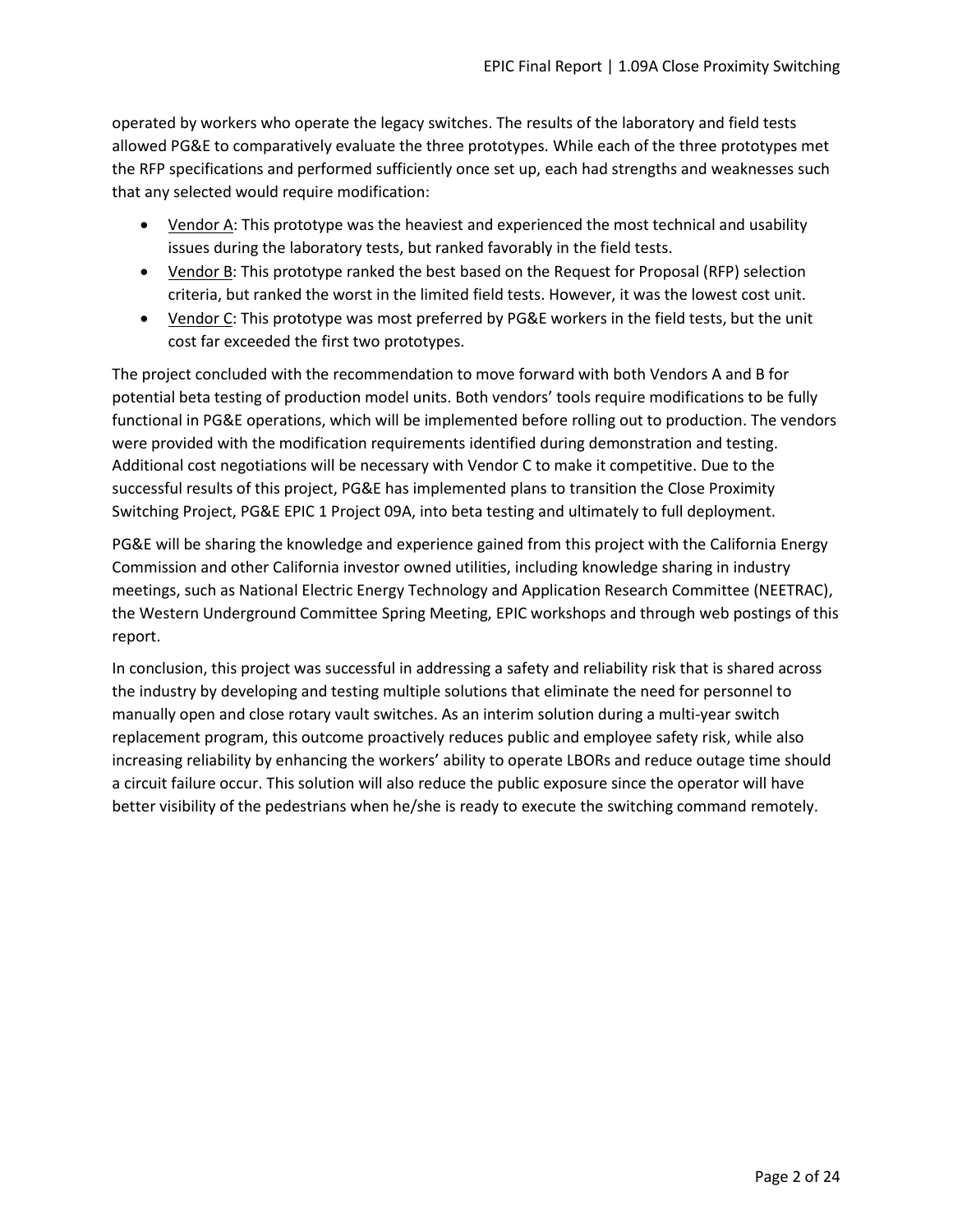# <span id="page-4-0"></span>**2 Introduction**

 $\overline{\phantom{a}}$ 

This report documents the EPIC 1.09A Close Proximity Switching project achievements, highlights key learnings from the project that have industry-wide value, and identifies future opportunities for PG&E to leverage this project.

The California Public Utilities Commission (CPUC) passed two decisions that established the basis for this project. The CPUC initially issued Decision 11-12-035, *Decision Establishing Interim Research, Development and Demonstrations and Renewables Program Funding Le*v*el<sup>1</sup>* , which established the Electric Program Investment Charge (EPIC) on December 15, 2011. Subsequently, on May 24, 2012, the CPUC issued Decision 12-05-037, *Phase 2 Decision Establishing Purposes and Governance for Electric Program Investment Charge and Establishing Funding Collections for 2013-2020, <sup>2</sup>* which authorized funding in the areas of applied research and development, technology demonstration and deployment (TD&D), and market facilitation. In this later decision, CPUC defined technology demonstration as the installation and operation of pre-commercial technologies at a scale sufficiently large and in conditions sufficiently reflective of anticipated actual operating environments, to enable the financial community to effectively appraise the operational and performance characteristics of a given technology and the financial risks it presents.

The decision also required the EPIC Program Administrators<sup>3</sup> to submit Triennial Investment Plans to cover three-year funding cycles for 2012-2014, 2015-2017, and 2018-2020. On November 1, 2012, in A.12-11-003, PG&E filed its first triennial Electric Program Investment Charge (EPIC) Application at the CPUC, requesting \$49,328,000 including funding for 26 Technology Demonstration and Deployment Projects. On November 14, 2013, in D.13-11-025, the CPUC approved PG&E's EPIC plan, including \$49,328,000 for this program category. Pursuant to PG&E's approved EPIC triennial plan, PG&E initiated, planned and implemented the following project: Project #1.09: Test New Remote Monitoring and Control Systems for Existing Transmission and Distribution (T&D) Assets. As indicated in PG&E's 2014 and 2015 EPIC Annual Reports, Project 1.09 was split into three projects. This project final report captures one of the three projects: 1.09A Close Proximity Switching. Through the annual reporting process, PG&E kept CPUC staff and stakeholders informed on the progress of the project.

The following is PG&E's final report on this project, which ultimately successfully built and demonstrated tools that would allow utility workers to more safely operate aging oil switches, and compared the results of these tools across the three vendors selected to participate.

<sup>&</sup>lt;sup>1</sup> http://docs.cpuc.ca.gov/PublishedDocs/WORD\_PDF/FINAL\_DECISION/156050.PDF

<sup>&</sup>lt;sup>2</sup> http://docs.cpuc.ca.gov/PublishedDocs/WORD\_PDF/FINAL\_DECISION/167664.PDF

 $^3$  Pacific Gas & Electric (PG&E), San Diego Gas & Electric (SDG&E), Southern California Edison (SCE), and the California Energy Commission (CEC)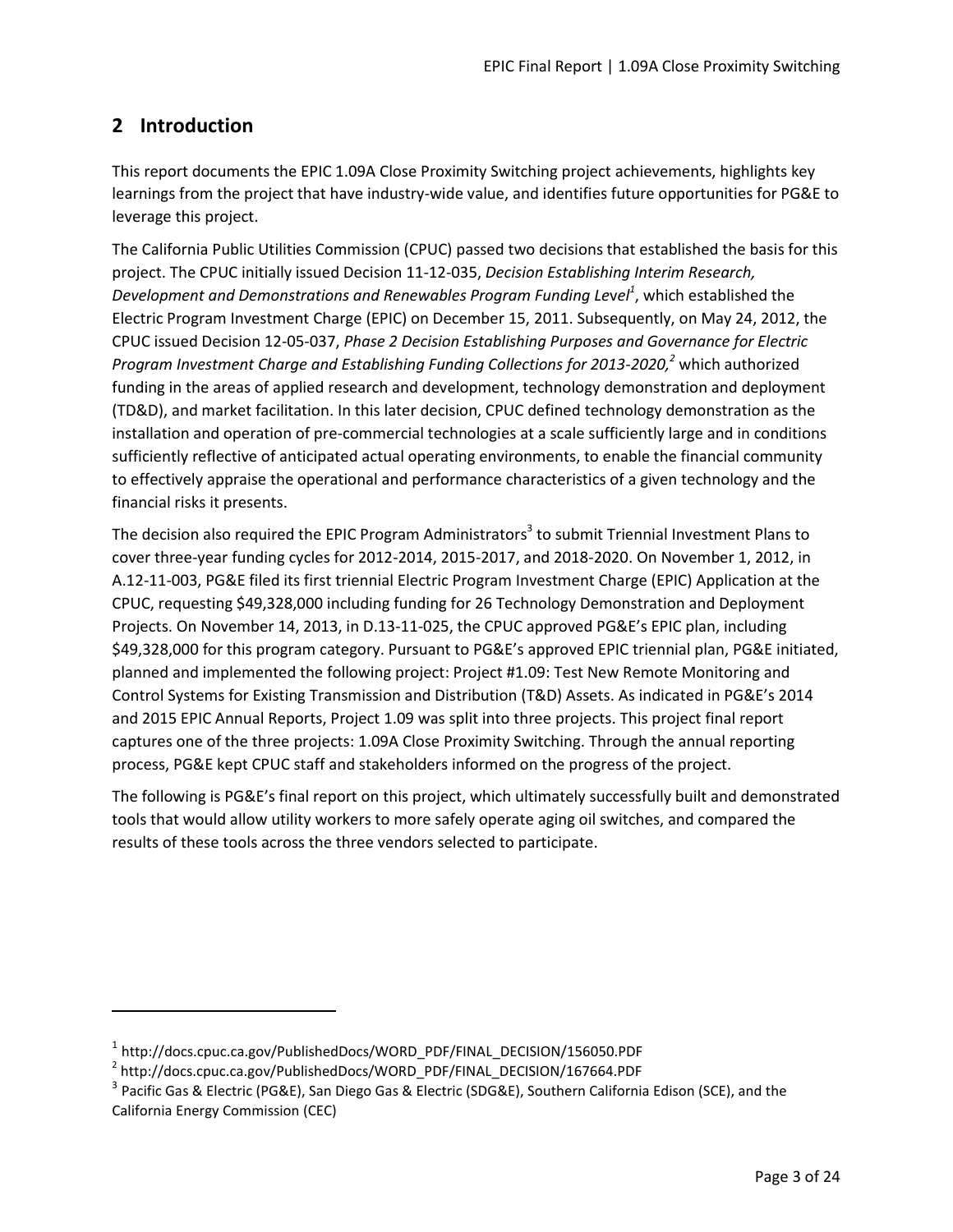## <span id="page-5-0"></span>**3 Project Summary**

 $\overline{a}$ 

#### <span id="page-5-1"></span>**3.1 Issue/Problem Statement**

PG&E has over 20,000 oil filled sub-surface 200-amp, three phase Load Break Oil Rotary (LBOR) switches in its underground distribution system. The safe operation of these switches is crucial to avoid worker injury and to provide reliable electric service. Individual employees manually operate these switches by standing over the enclosure, and use an insulated tool, called a "hot stick", to turn the switch nob off or on. Although the hot stick protects the employee from electric shock, the employee can still be potentially injured if a failure/explosion were to occur due to low oil, mechanical fatigue or dielectric integrity of the fluid, since the employee would be in close proximity to the switch. LBOR switches manufactured in 1972 and later are equipped with oil level indicator gauges that assists the operator in determining whether the switch can be safely operated based on the oil level. This oil level gauge can support validate the integrity of the switch for operation for when they are operated; however, the condition of the oil inside of the tank is still unknown. Sub-surface LBOR switches, manufactured prior to 1972, do not include an oil level indicator, which would allow the operator to determine whether the switch can be safely operated. PG&E has approximately 2,300 LBOR switches that were installed before 1976**<sup>4</sup>** . Currently, there are limited options to mitigate risk to switch operators beyond the hot stick, shield, and protective suit. None of these hazard controls, used individually or in combination, fully protects an operator from potential injury.

Failed oil switches have resulted in injury events, triggered customer outages, and/or caused property damages<sup>5</sup>. As PG&E's assets age, it is imperative for public and employee safety to perform more comprehensive inspections (condition-based assessment) and to develop a more active replacement program. This is especially critical for assets such as older oil switches that do not have oil level indicator gauges. PG&E has a multi-year program to replace the approximately 2,300 LBORs installed prior to 1976. This replacement program will require workers to operate legacy LBOR switches thousands of times before they are all replaced, so PG&E has been seeking interim measures to ensure the safe operation of these legacy switches. PG&E had researched this issue and discussed it with switch manufactures in various industry venues. Since no existing solution was identified, it was decided the best way to resolve this issue was to leverage technology and develop a tool that could remotely operate these legacy LBOR switches.

<sup>&</sup>lt;sup>4</sup> LBOR records are maintained based upon year of installation, not year of manufacture. LBORs manufactured before 1972 could have been installed in later years. Therefore, for the purpose of this analysis, it is assumed that all switches installed prior to 1976 were manufactured without oil level indicator gauges.

 $^5$  Details of switch failures can be found in PG&E's 2014 General Rate Case (Ch. 5)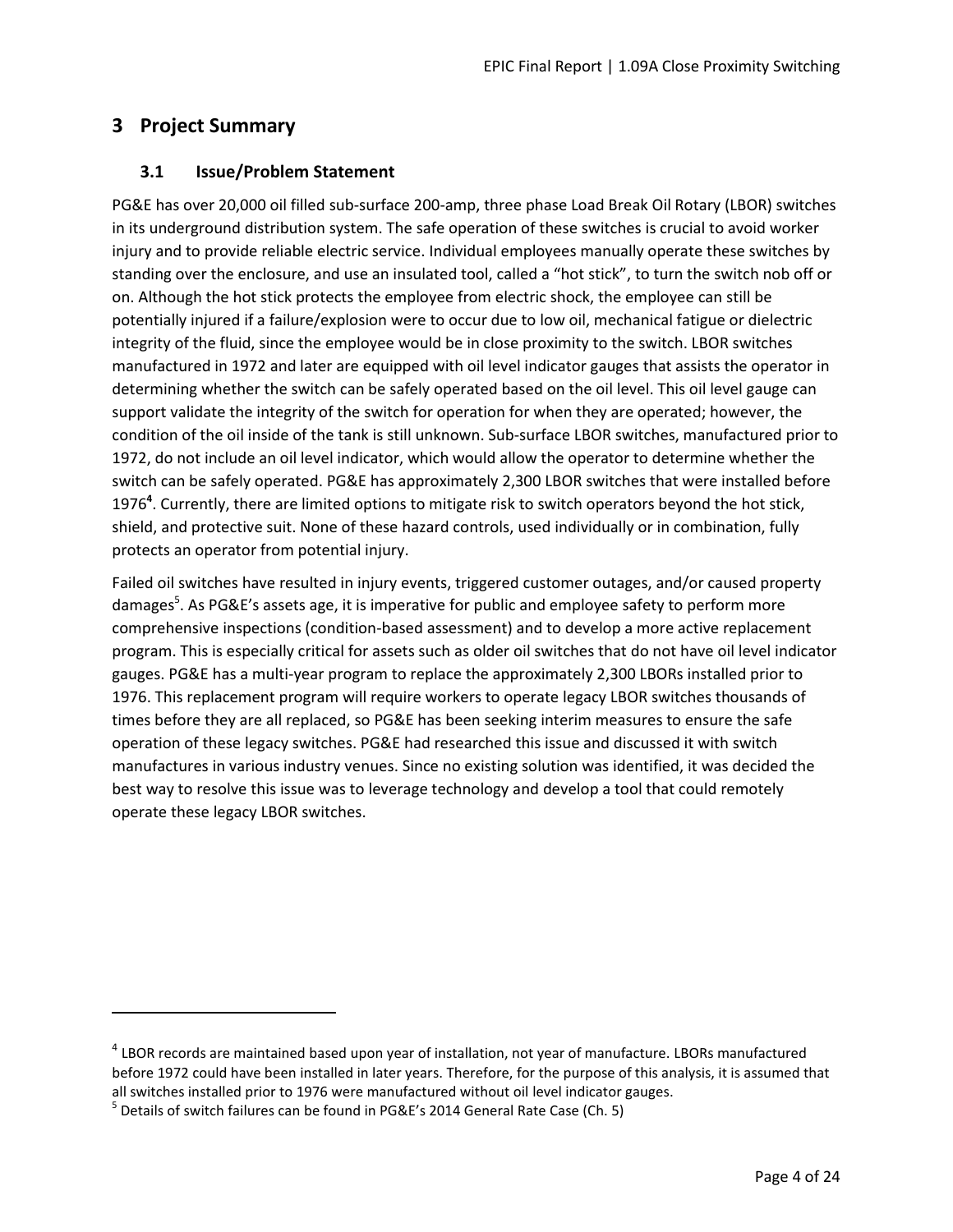#### <span id="page-6-0"></span>**3.2 Project Overview and Objective**

The specific objectives of this project were to:

- 1. Evaluate alternatives to reduce possibility of injury to workers and public during switch operation
- 2. Help design and manufacture a robotic tool to allow remote operation
- 3. Develop the necessary parts/adaptors to be used on various types (manufacturer, brand, age, etc.) of UG switches
- 4. Test new tools and techniques for safe operations of UG oil filled switches

Ultimately, the goal was to collaborate with vendors and approve one or more jointly-developed prototypes of portable remote controlled LBOR switch operators for use in the PG&E system to accomplish this objective.

#### <span id="page-6-1"></span>**3.3 Project Scope**

This project focused on application of new technology to improve worker safety and public exposure to a safety risk. The project's scope was to specify and deliver a prototype remote switch operator tool that would enable workers to operate legacy switches at a safe distance. The participating vendors implemented PG&E requirements for the tool, and their prototypes were then lab and field-tested by PG&E personnel.

#### <span id="page-6-2"></span>**3.4 Project Tasks and Deliverables**

The project involved four tasks:

- **1. Vendor selection:** This task developed a request for proposal (RFP), which was issued on July 18, 2014, to furnish and deliver a 12 kV through 21 kV oil filled sub-surface switch remote operator. The selected vendors were responsible for the design, fabrication, testing, and shipping of a complete remote switch operator assembly. The remote switch operators would be installed by PG&E employees in a laboratory and in various field locations for testing and evaluation. Following the acceptance of two vendors from the RFP process, PG&E invited a third vendor who had independently developed a similar prototype device to provide a demonstration and participate in the laboratory and field evaluations.
- **2. Laboratory testing:** As part of this task, the remote switch operators were evaluated for ease of installation and operation in a laboratory environment at PG&E.
- **3. Field testing:** In this task, once the remote switch operators were favorably evaluated in the lab, they were assessed for ease of installation and operation in actual field situations and conditions.
- **4. Final prototype evaluation:** Following the laboratory and field evaluations, final evaluations were completed for each vendor, taking into account lab tests, field tests, PG&E operator preference, and unit cost.

The deliverables for Tasks 1-3 were the individual test results for each prototype. This final report is the deliverable for Task 4.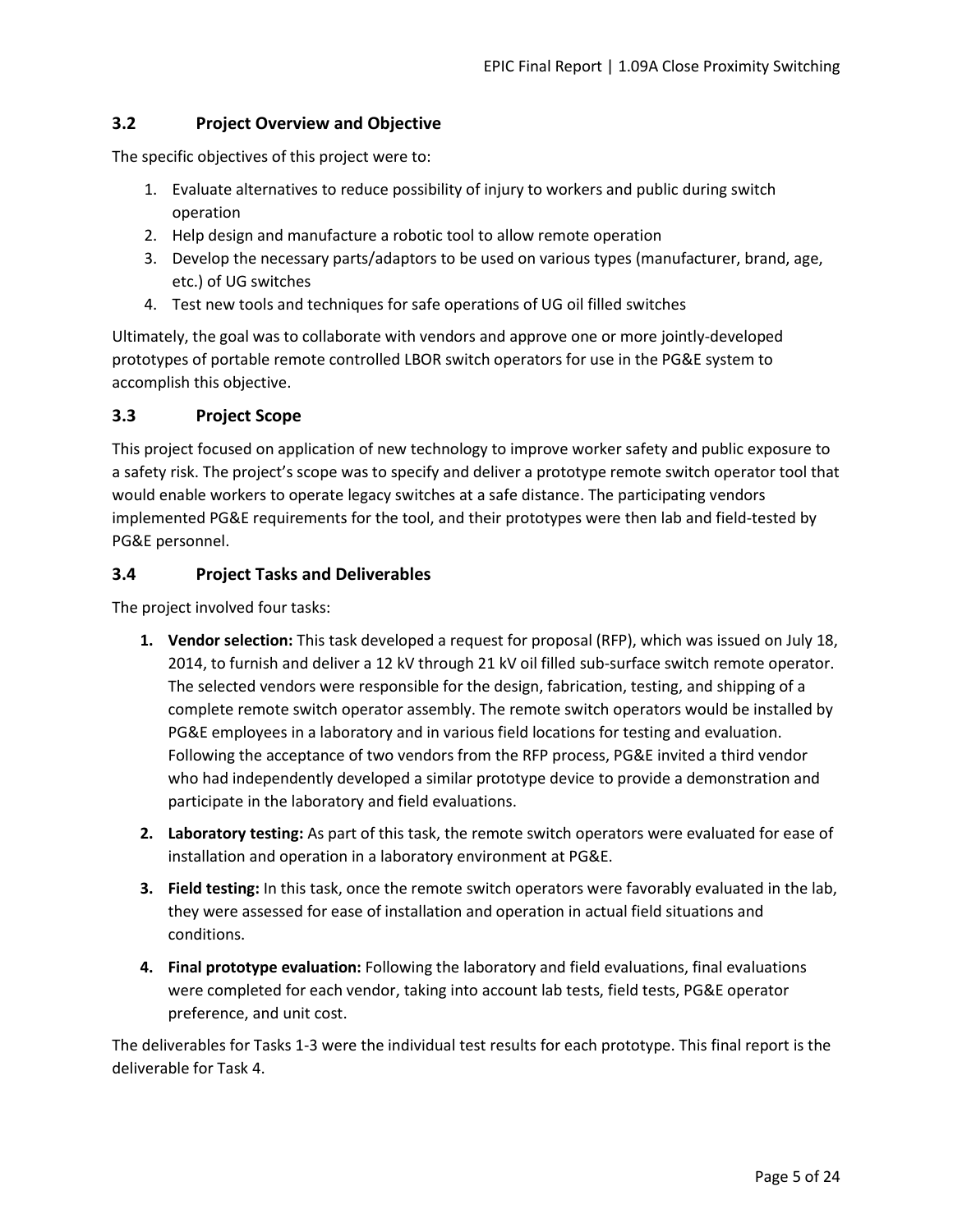# <span id="page-7-0"></span>**4 Project Results and Key Findings**

#### <span id="page-7-1"></span>**4.1 Detailed Technical Results**

PG&E developed an engineering specification for the remote controlled switch operator (Appendix A) and issued a Request for Proposal (RFP) to solicit bids from potential vendors, including diverse suppliers. Nine companies expressed interest during the RFP process, and of those, four continued with submissions after receiving the design requirements. Of the four companies that submitted proposals, PG&E selected two vendors (Vendor A and Vendor B) for technology demonstrations and testing of the vendors' remote switch operators. Later, Vendor C was invited to conduct a product demonstration because they had separately developed a prototype tool for underground sectionalizing three-pole oil filled rotary switches in tandem. Vendor C did not participate in the initial RFP because a pending patent made them unable to share the details of their design with PG&E. In order to test each of the vendor's remote switch operators, a demonstration platform was created in the High Voltage Dome at PG&E's Applied Technology Services (ATS) facility. The platform included a staircase and railings to simulate how a hand held remote controller can open and close a sub-surface load break oil rotary switch from a safe distance. Additionally, to simulate real field conditions of an underground environment, PG&E procured two types of enclosures, one round<sup>6</sup> and one rectangular<sup>7</sup>. An underground three-pole rotary sectionalizing switch with no oil was placed into each enclosure, and elbow receptacles, insulated caps, and cable were also installed on the top of each switch.

PG&E worked with each of the selected vendors on the design elements of the remote controlled switch operator, and the final tool had to consist of the following foundational components:

- Remote switch operator that can open and close sub-surface oil filled rotary type switches;
- Mounting hardware to securely position the operator on top of the switch; and
- A hand held remote control device to open and close the switch at a safe distance of 25 feet.

The following sections describe the overall results of each vendor's demonstration and testing trial.

#### <span id="page-7-2"></span>**4.1.1 Individual Vendor Assessments**

#### *Vendor A*

 $\overline{\phantom{a}}$ 

Vendor A's remote switch operator tool was tested on both the rectangular and circular enclosures. Initially, the tripod mounting assembly took longer than expected to set up on the rectangular enclosure. The set up time later improved through additional operating instructions. The tripod set up time was much shorter for the circular enclosure due to the smaller opening.

The switch operator assembly came with a snap on external battery similar to what PG&E personnel carry in their trucks for hand held power tools. The battery also included a charge status indicator, as well as AC backup power in case it was fully discharged during a switching task. During the design and initial testing phase, the following modifications to the tool were made:

 $^6$  42 inch diameter by 39 inch height

 $^7$  3 feet by 5 feet by 3 feet 6 inches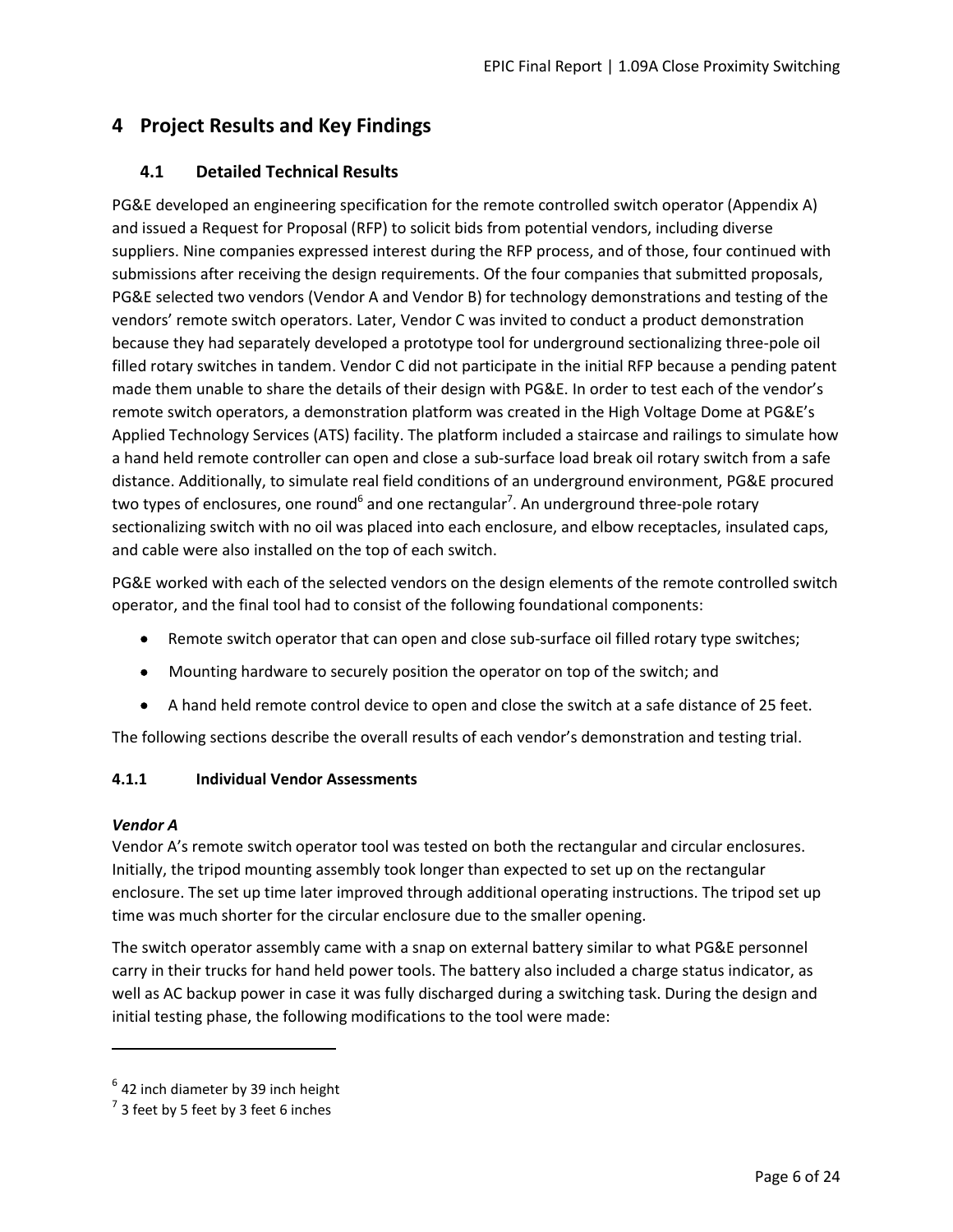- A reflective flag was added to the unit to improve nighttime visibility and to indicate whether the switch has traveled from the open to closed position;
- The existing light on the overall unit was modified to be a flashing, strobe light to indicate caution to the public and personnel operating the unit;
- The enclosure mounting bracket was replaced with a redesigned bracket to facilitate the mounting and dismounting of the switch operator assembly on the tripod; and
- The round hold in the actuator drive was modified into a slotted hold to improve the pin snap-in action needed to lock the shaft to the hot stick drive linkage.

Additionally, green markings will be added to the tripod bracket and the enclosure mounting bracket to aid in determining the proper orientation of the brackets during the device setup.

Vendor A's remote switch operator tool includes a wireless, remote controlled hand held unit with a lanyard to prevent it from falling into the enclosure. Testing at Vendor A's facility indicated a communication range of up to 50 feet between the remote switch operator and the remote control. This range will vary depending on the ambient environment and the elevation difference between the remote switch operator enclosure and the remote control device.

#### *Vendor B*

The Vendor B assembly instructions were lengthy and complicated, but correctly following the instructions led to a proper installation and a successful operation. The remote switch operator assembly included a horizontal jack bar assembly, which produced a sturdy fit on the rectangular enclosure. The operator also included an extension bar to accommodate larger rectangular enclosures. While the horizontal jack bar assembly also fit well on the round enclosure, PG&E's territory contains round enclosures with smaller, 36-inch diameter openings, which will require modifications to the horizontal jack bar.

The battery on the demonstration unit is built-in, rechargeable, and watertight. Vendor C currently has no plans to provide an external snap on battery. The battery charger is a 13.6VDC, 4A continuous duty power supply and will operate the systems if the battery is fully discharged or removed from the operator. The battery charger also provides AC backup power for the operator in case the internal battery is fully discharged or removed from the operator.

The following modifications will be made for the final production model:

- Permanent pads made of vulcanized hard rubber will be placed on the mounting feed on the bracket at both ends of the horizontal jack bar to securely cushion and fasten the bar to the enclosure;
- Slide mount assembly will be modified to enable easier installation of the operator assembly;
- A low battery status indicator will be included on the hand held remote controller and made available by attaching the battery charger to the operator assembly; and
- Instructions for quick positioning of the horizontal jack bar to different enclosure sizes will be engraved or stenciled onto the bar.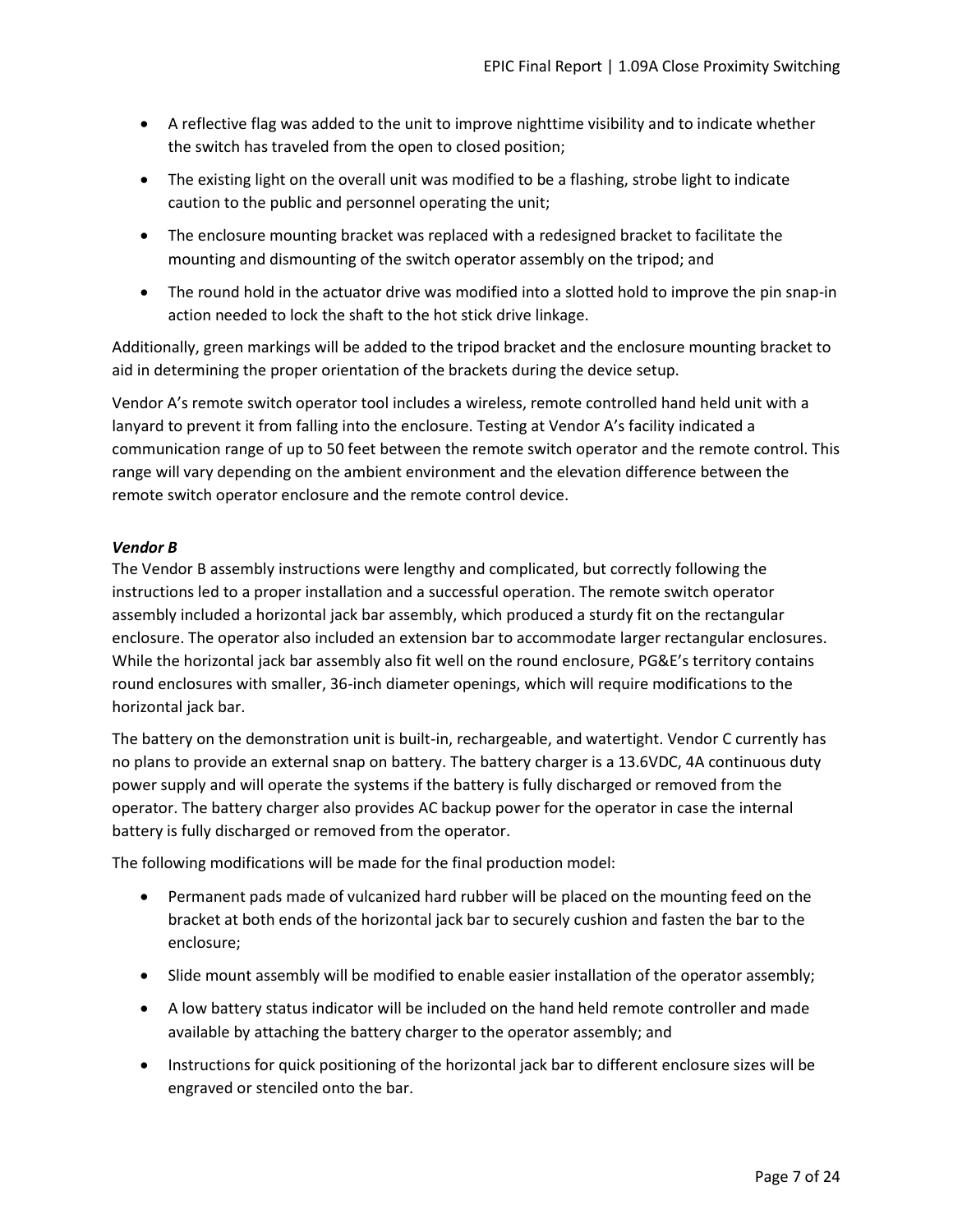During demonstration and testing, there were occasions when the hot stick slipped out of the switch operating ring while opening and closing the UG switch. For the production model, Vendor B will replace the demonstration hot stick with a modified Utility Solutions USSA-OHP Universal probe end to securely grip the switch ring and prevent slippage. A new scissor clamp assembly of the controller was also added and accepts 1-⅛ to 1-⅝ round and triangular hot sticks. Vendor B is also evaluating an alternate "clamp" type hot stick end fitting which could be supplied with the switch operator to include a hot stick if desired. Additional modifications to the demonstration unit include:

- The flashing light sequence has been modified to two short bursts and one long burst per second to indicate caution to the public and personnel operating the unit;
- A green, 11 mm LED has been added to the top of the operator case that illuminates a "STOPPED" signal when the system has completed the switching operation;
- A slot has been added to the pivot foot assembly and the long extension assembly to accommodate a hook; and
- Rotation nomenclature has been changed to "CW" to indicate clockwise and "CCW" to indicate counter-clockwise on the hand held remote control and the operator unit.

Like Vendor A's remote control operator device, the Vendor B device also included a wireless, remote controlled hand held unit with a lanyard to prevent the unit from falling into the enclosure. The maximum control range of the remote control is 300 feet and is not adjustable. Reducing the range could create problems in an obstructed view situation and was not recommended by the controller manufacturer.

#### *Vendor C*

Vendor C's remote switch operator setup included a switch mock-up comprising a square pedestal with a switch hook eye at the top to simulate a rotary switch. The entire operator was packed into a single, hard plastic case, including the wired hand held remote control and the communication cable. The mounting tripod was stored in a separate, sling-on bag. Unlike the previous vendors' operators, Vendor C's unit is powered by 8 AA batteries (12VDC), which are readily available.

The operator was first demonstrated using the Standalone Local Operation with a standard hot stick, and successfully opened and closed the switch on the pedestal mockup. The operator has LED lights on the side that correspond to the rotation of the hot stick's motion. During the demonstration, the clockwise and counter-clockwise operation on the operator was in sync with the LED light direction of travel. This visible indication of the rotation travel is an added benefit for this device that will aid in the visibility to indicate caution to the public and to the personnel operating the unit.

To simulate field conditions, the Vendor C's tool was evaluated at PG&E's ATS facility to conduct testing similar to that for the previous two vendors. A rotary sectionalizing switch was placed inside the round enclosure and the tripod was placed on top. The operator unit was then locked on top of the tripod to accept a hot stick for switch operation. Initially, there was a problem with the hot stick, which turns the switch for operation. The grip to hold the hot stick was too loose to hold it in place for the entirety of the rotational operation. Improvements to the grip would need to be improved if the unit uses the PG&E standard hot stick. Additionally, the timing on the operator was less than the travel time needed to complete the switch operation, though this was solved by re-programming the hand held controller to a longer timeframe.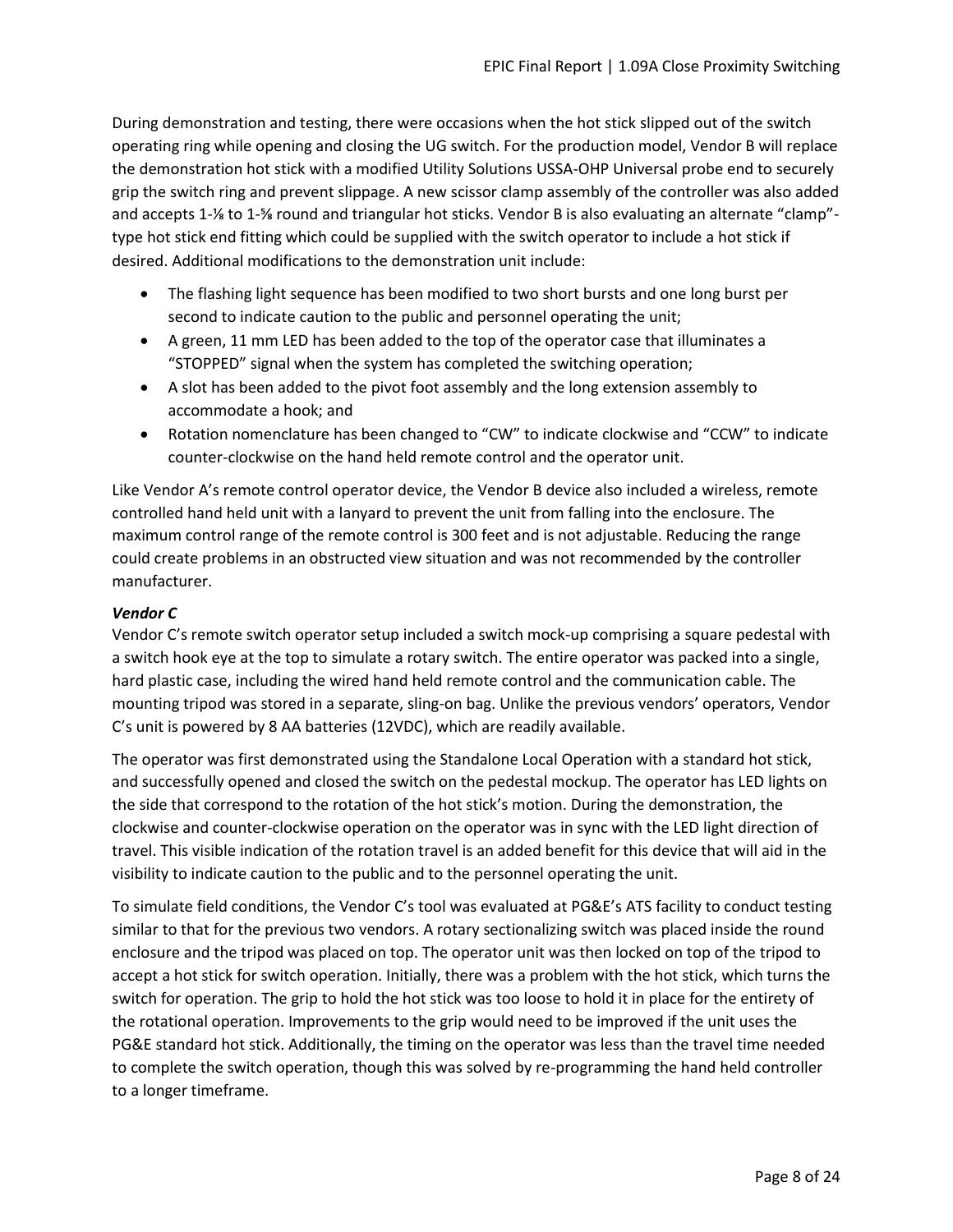A PG&E underground specialist also operated the unit and timed it for operation. It took on average approximately two and a half minutes to complete either a closing or an opening of a switch to complete the operation. It was determined that nine seconds was adequate to setup the switch timer for manual standalone operation providing the operator enough time to get clear from the switch enclosure. PG&E personnel performed both manual standalone and wired operations using the hand held device several times to open and close the rotary switch inside the enclosure.

PG&E suggested having a separate power cord using the 12VDC receptacle in PG&E trucks as an alternate source in the event the operator battery becomes fully discharged. This option would require the truck to be in close proximity to the operator to accommodate the power cord, but this setup may not be possible in some situations.

Vendor C has also explored developing a wireless handheld controller using Bluetooth low energy technology that would be paired to each device, thus preventing the operation of multiple devices. They are also considering an auto lock feature which would tighten the operator's grip on the hot stick as the motor rotates. PG&E will determine if these additional features need to be added in the future for the final production model.

#### **4.1.2 Comparison of the Vendors' Remote Switch Operator Tools**

<span id="page-10-0"></span>Each of the vendor's final prototypes delivered various positive features as well as opportunities for improvement. [Table 1](#page-11-0) below summarizes each vendor's offering across various attributes that PG&E is interested in for the final remote switch operator tool.

Initially, the vendors' prototypes were assessed based on their qualitative attributes, with the comments seen in the summary table below [\(Table 1\)](#page-11-0). Following the tests at the ATS facility, the three prototype units were field tested by a small sample of PG&E field operators. The field tests were conducted in operational environments on actual enclosures with live switches. Each vendor's tool was tested by three PG&E field operators on a round enclosure type. Vendor A's remote switch operator was also tested twice on a rectangular UCD TX Switch. While all prototypes met the requirements of the specifications in the RFP, the small number of field tests indicates that on average, Vendor C's tool was superior to the Vendor A and Vendor B units across all attributes except for operation (Appendix B). In this category, the Vendor B unit performed slightly better on the round enclosure, and the Vendor A unit performed better on the rectangular enclosure. The Vendor A and Vendor B remote switch operators displayed significant challenges in packaging and weight, instructions, and setup, indicating additional improvements can still be made. Overall, the Vendor C remote switch operator performed the best in the limited field tests, followed Vendor A's unit on the rectangular enclosure, Vendor A's unit on the round enclosure, and finally Vendor B's tool on the round enclosure.

Following the field tests, the project's evaluation team translated the qualitative comments and the field test survey results into a standardized set of quantitative rankings seen in the columns to the left of each vendor by device attribute [\(Table 1\)](#page-11-0).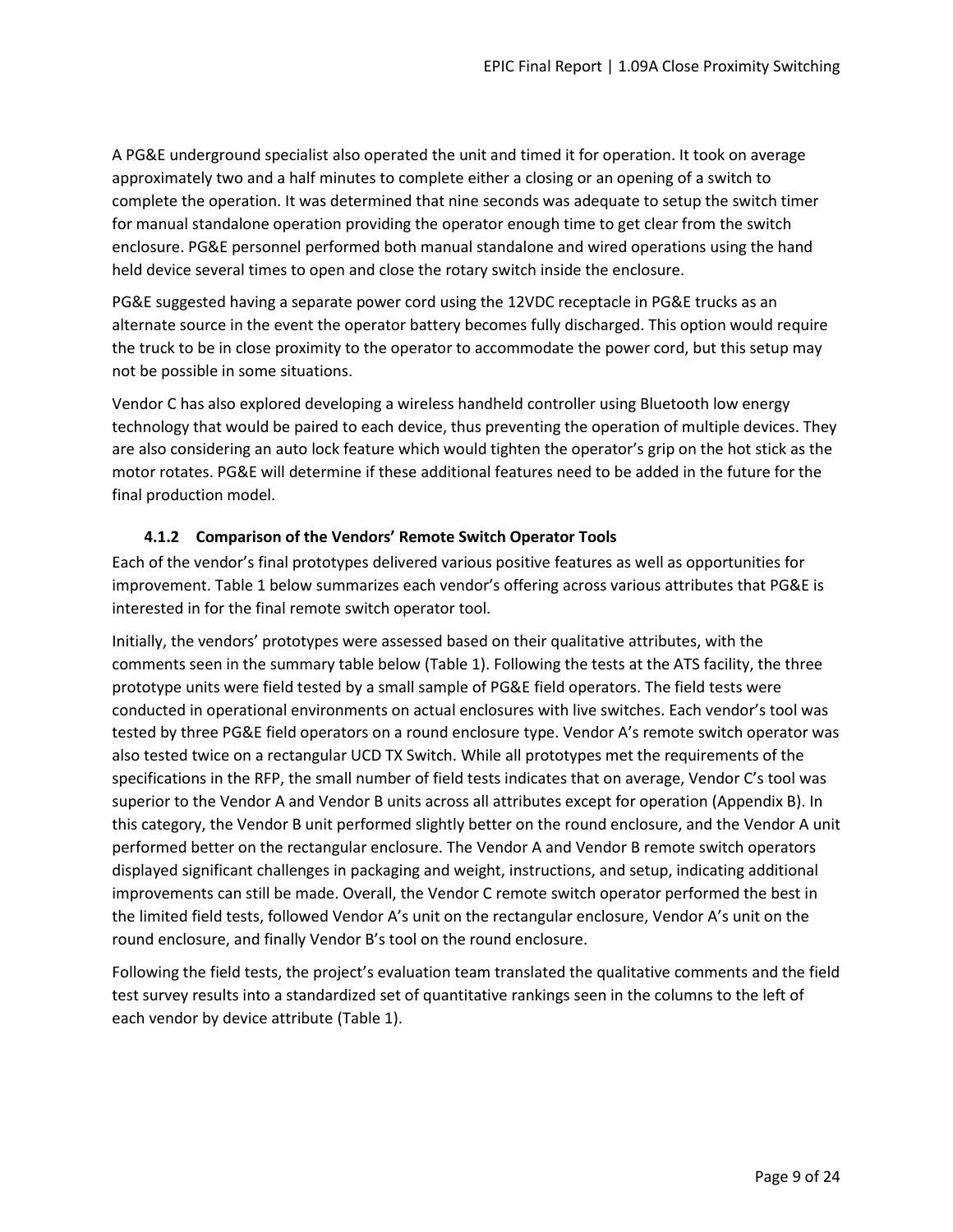<span id="page-11-0"></span>

|                                              | $1 = Poor$ 2 = Acceptable 3 = OK 4 = Very Good                                                  |                                     |                                                                                                                                                              |                                  |                                                                                                              |                                     |  |
|----------------------------------------------|-------------------------------------------------------------------------------------------------|-------------------------------------|--------------------------------------------------------------------------------------------------------------------------------------------------------------|----------------------------------|--------------------------------------------------------------------------------------------------------------|-------------------------------------|--|
| <b>Attribute</b>                             | <b>Vendor A</b>                                                                                 | <b>Numeric</b><br><b>Evaluation</b> | <b>Vendor B</b>                                                                                                                                              |                                  | <b>Vendor C</b>                                                                                              | <b>Numeric</b><br><b>Evaluation</b> |  |
| Remote                                       | Wireless                                                                                        | 3                                   | Wireless                                                                                                                                                     | 4                                | Wired                                                                                                        | $\overline{2}$                      |  |
| <b>Controller</b>                            | Up to 50 foot signal range                                                                      |                                     | Up to 300 foot signal range                                                                                                                                  |                                  | 50 feet                                                                                                      |                                     |  |
| <b>Battery</b>                               | Interchangeable with most<br>hand held rechargeable power<br>tools in truck                     | 3                                   | Rechargeable battery that is not<br>interchangeable.                                                                                                         | $\overline{2}$<br>8 AA batteries |                                                                                                              | 3                                   |  |
| <b>Ergonomics</b><br>/ Ease of<br><b>Use</b> | Turning thumb screws to lock<br>tripod requires bending and<br>kneeling                         |                                     | Installation of mounting<br>assembly, motor operator and<br>hot stick requires bending and<br>kneeling                                                       |                                  | Easy setup with tripod, motor<br>operator, and hot stick, which<br>does not require much<br>bending/kneeling | 4                                   |  |
|                                              | Hot stick assembly requires<br>operator to lean out over<br>enclosure, bending, and<br>kneeling | $\overline{3}$                      | Motor operator can be installed<br>without leaning out over the<br>enclosure; however leaning will<br>be required to position motor<br>and install hot stick | $\overline{2}$                   | Ability to be operated<br>manually or remotely using<br>remote controller                                    |                                     |  |
| Cost                                         | $\overline{2}$<br>Intermediate unit cost                                                        |                                     | Lowest unit cost                                                                                                                                             | 3                                | Highest unit cost                                                                                            | 1                                   |  |

### **Table 1: Comparison of Vendors' Prototype Switch Operators**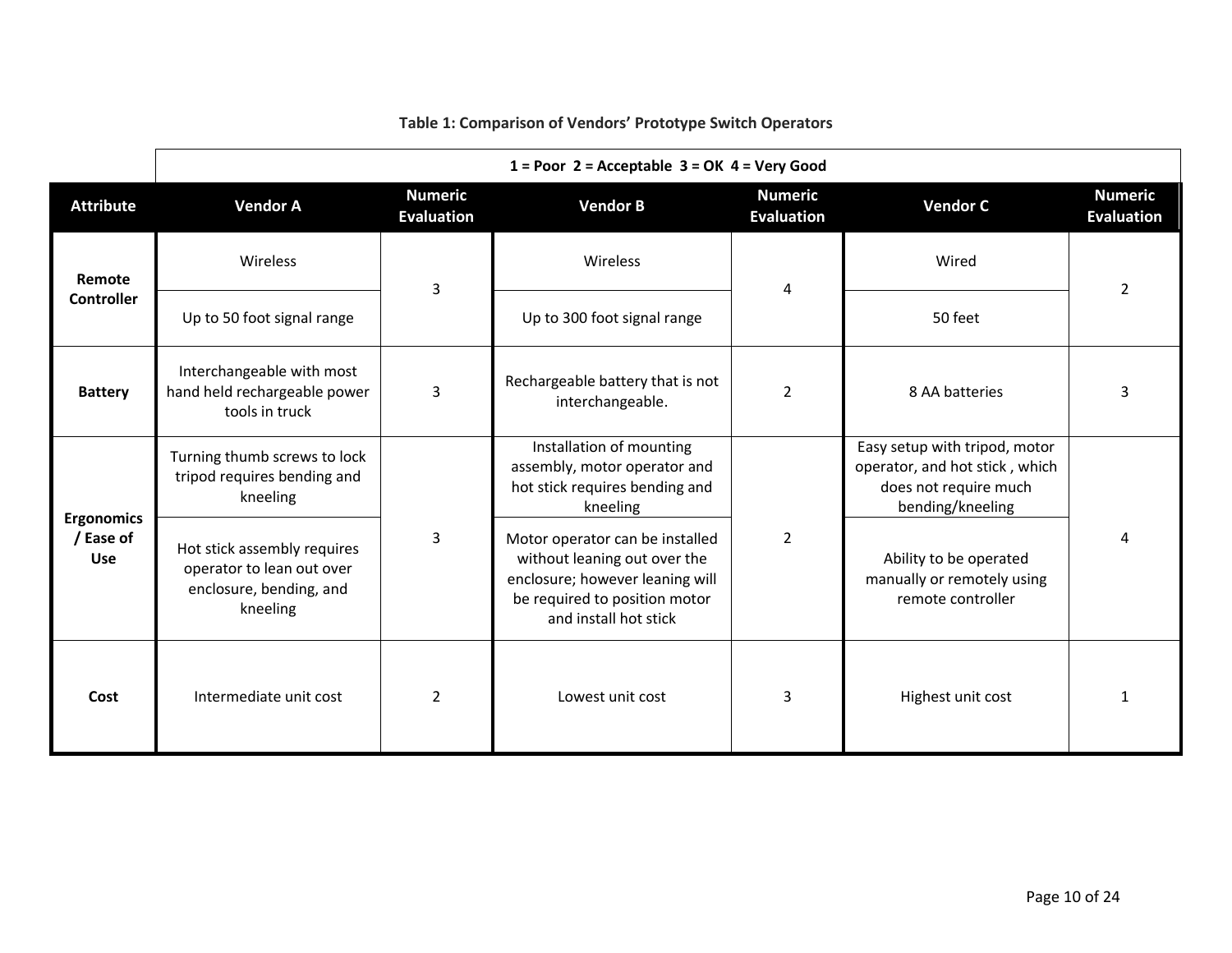|                                    | $1 = Poor$ 2 = Acceptable 3 = OK 4 = Very Good                                 |   |                                                             |                |                                                                                                                                              |                                     |  |
|------------------------------------|--------------------------------------------------------------------------------|---|-------------------------------------------------------------|----------------|----------------------------------------------------------------------------------------------------------------------------------------------|-------------------------------------|--|
| <b>Attribute</b>                   | <b>Numeric</b><br><b>Vendor A</b><br><b>Evaluation</b>                         |   | <b>Numeric</b><br><b>Vendor B</b><br><b>Evaluation</b>      |                | <b>Vendor C</b>                                                                                                                              | <b>Numeric</b><br><b>Evaluation</b> |  |
| <b>Motor</b><br>Operator           | Ability to reverse motor<br>operation using remote                             | 3 | Cannot be reversed without<br>repositioning the hot stick   | $\overline{2}$ | Ability to be operated<br>manually or remotely using<br>remote controller. Operation<br>can be reversed while using<br>the remote controller | 4                                   |  |
|                                    | controller                                                                     |   |                                                             |                | Operation can be time-<br>programmed by manufacturer<br>at PG&E's request                                                                    |                                     |  |
| <b>Mounting</b><br><b>Assembly</b> | Requires thumb screws to lock<br>tripod in place                               |   | Jack bar assembly components<br>need to be assembled to fit |                | Tripod legs do not lock into<br>place                                                                                                        |                                     |  |
|                                    | Tripod- Potential to fall into<br>enclosure during installation<br>and removal | 3 | enclosure size prior to<br>installation.                    | $\overline{2}$ | Tripod-Potential to fall into<br>enclosure during installation<br>and removal                                                                | 4                                   |  |
|                                    |                                                                                |   | Once installed, jack bar assembly<br>is very secure.        |                | Tripod use makes operator<br>more visible to surroundings                                                                                    |                                     |  |
| Weight                             | $\overline{2}$<br>Heaviest unit                                                |   | Intermediate weight                                         | 3              | Lightest unit                                                                                                                                | 4                                   |  |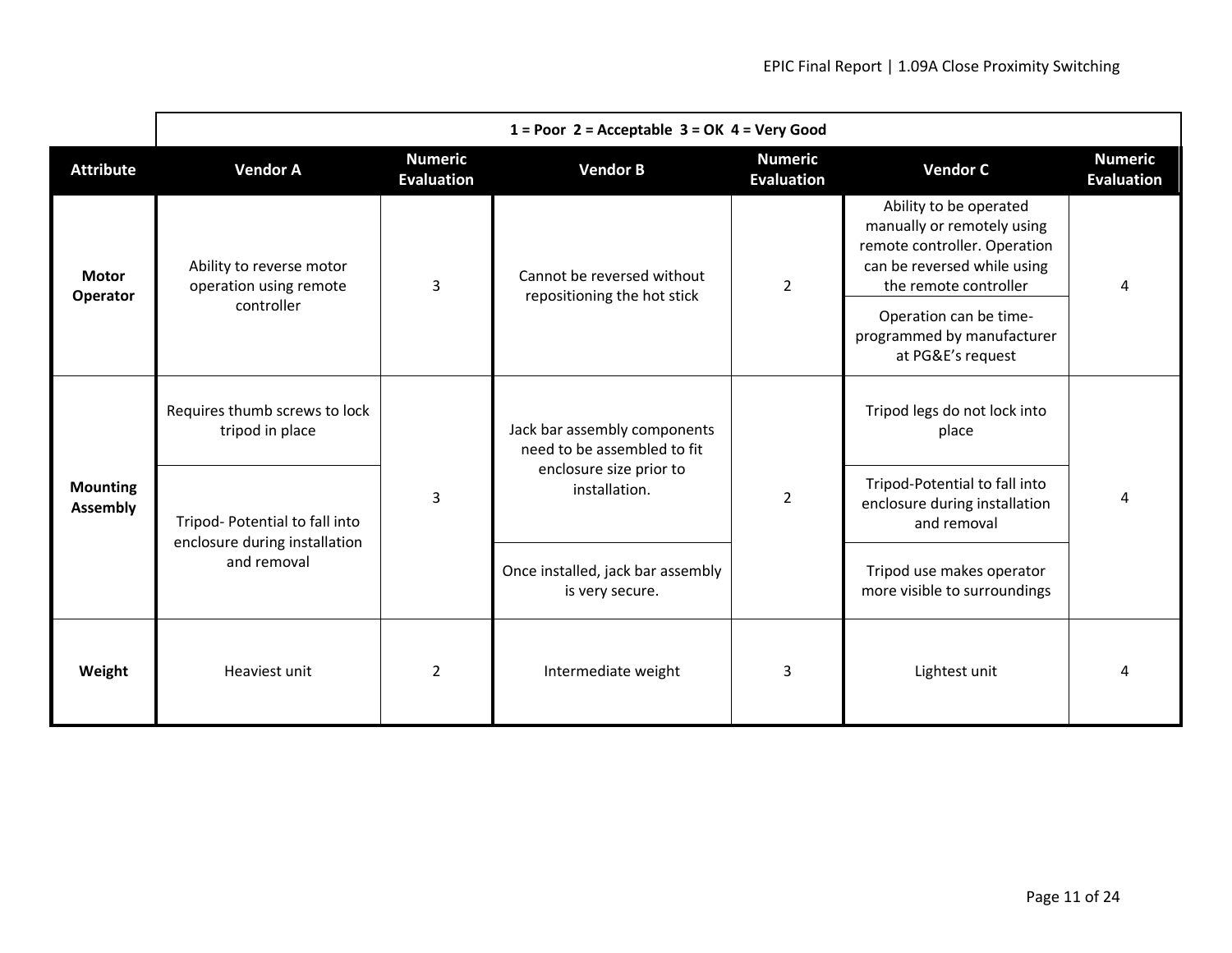|                                                    | $1 =$ Poor 2 = Acceptable 3 = OK 4 = Very Good                                                         |                                                                                                                           |                                                                        |                                                       |                                                                                                      |                                     |  |
|----------------------------------------------------|--------------------------------------------------------------------------------------------------------|---------------------------------------------------------------------------------------------------------------------------|------------------------------------------------------------------------|-------------------------------------------------------|------------------------------------------------------------------------------------------------------|-------------------------------------|--|
| <b>Attribute</b>                                   | <b>Numeric</b><br><b>Vendor A</b><br><b>Evaluation</b>                                                 |                                                                                                                           | <b>Vendor B</b>                                                        | <b>Numeric</b><br><b>Evaluation</b>                   | <b>Vendor C</b>                                                                                      | <b>Numeric</b><br><b>Evaluation</b> |  |
| Package<br><b>Design</b>                           | Packaging needs improvement                                                                            | 3                                                                                                                         | Packaging needs improvement<br>(too many pieces)                       | $\overline{2}$                                        | Compact packaging                                                                                    | 4                                   |  |
| <b>Motor</b>                                       | Uses tripod to mount motor<br>operator                                                                 |                                                                                                                           |                                                                        |                                                       | Rubberized foot for placing<br>tripod on concrete surface                                            | 4                                   |  |
| Operator<br>Installation                           | Tripod operator motor<br>mounting base exposed to<br>damage                                            | 3                                                                                                                         | Bending and kneeling required to<br>position motor and hot stick       | $\overline{2}$                                        | Handles for locking adjustable<br>extensions in place (don't<br>require thumb screws to<br>tighten)  |                                     |  |
| <b>Motor</b><br>Operator<br>Use $/$<br>Performance | Occasional motor operations<br>lag down                                                                | Motor operator opening can<br>$\overline{2}$<br>$\overline{3}$<br>accept most available hot sticks<br>universal hot stick |                                                                        | Motor operator opening does<br>not work well with the | 4                                                                                                    |                                     |  |
| <b>Hot Stick</b><br><b>Handling</b>                | Hot stick assembly difficult to<br>$\overline{2}$<br>mount                                             |                                                                                                                           | Hot stick needs to be pre-loaded                                       | $\overline{2}$                                        | Hot stick can slip from the<br>motor operator grip after<br>tightening                               | 3                                   |  |
| <b>Backup</b><br><b>Power</b>                      | Yes                                                                                                    | 4<br>Yes                                                                                                                  |                                                                        | 4                                                     | Yes                                                                                                  | 4                                   |  |
| <b>Instruction</b><br><b>Manual</b>                | Needs improvement                                                                                      | 2                                                                                                                         | Needs improvement                                                      | 2                                                     | User friendly                                                                                        | 3                                   |  |
| Other                                              | Wireless hand held remote<br>controller is used to determine<br>clockwise / counterclockwise<br>travel | $\overline{2}$                                                                                                            | Travel direction must be<br>determined during motor<br>operator setup. | 1                                                     | LED lighting system allows<br>switch operation travel to<br>mimic the direction of light<br>rotation | 4                                   |  |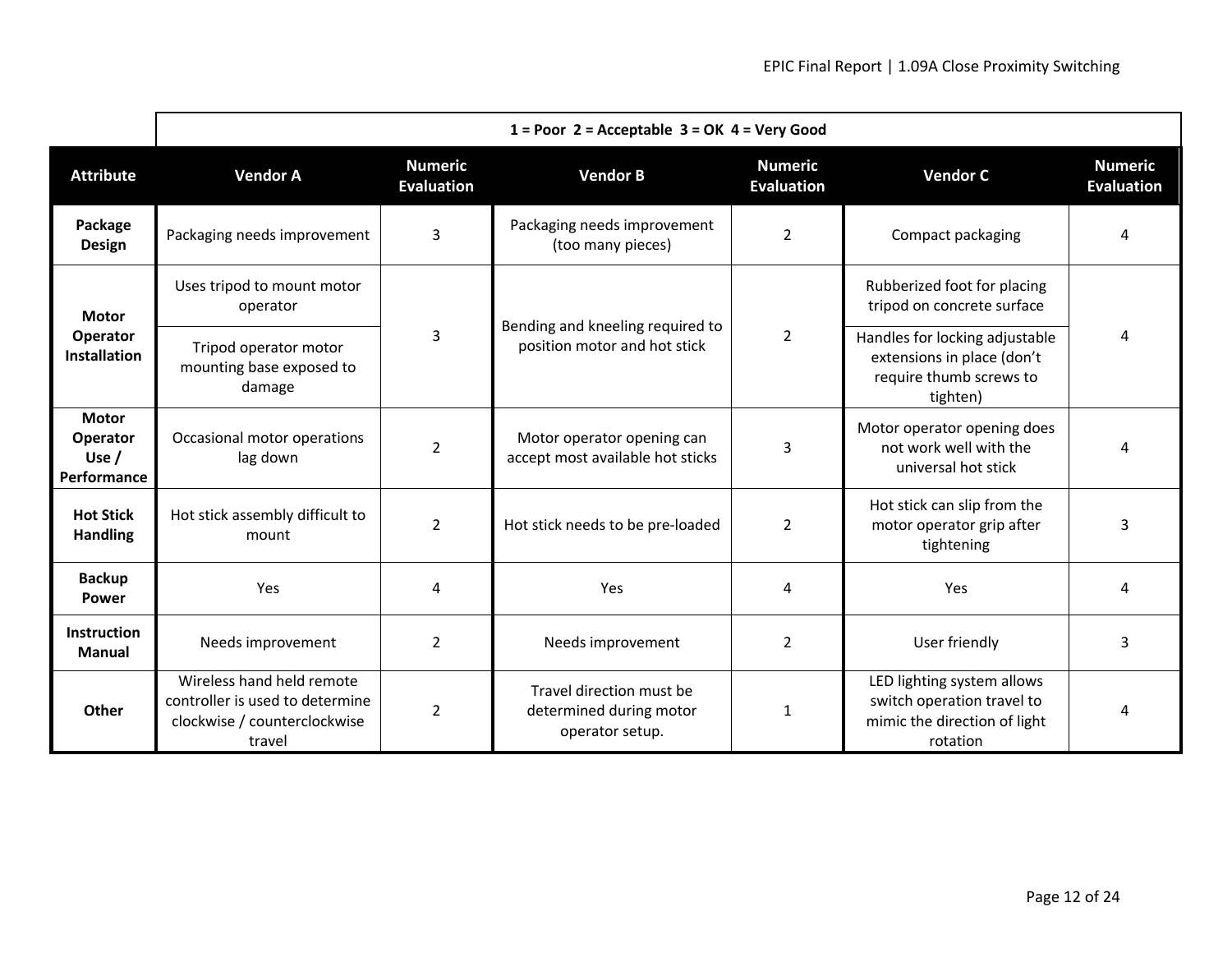Whil[e Table 1](#page-11-0) provides a summary of the qualitative and quantitative metrics for each attribute category by vendor, [Table 2](#page-14-1) shows the relative ranking of each vendor by attribute. The highlighted attributes (i.e., Ergonomics / Ease of Use, Package Design, and Motor Operator Use/ Performance) represent the primary drivers for a unit's overall ranking and are composed of the average score of the attributes below them. For example, Vendor C's score of 2.5 under Ergonomics / Ease of Use is the average of its Remote Controller and Battery scores, two and three, respectively. A unit with a perfect score (and the highest ranking) would have a Total Average Score of four.

<span id="page-14-1"></span>

| <b>Attribute</b>                        | <b>Vendor A</b> | <b>Vendor B</b> | <b>Vendor C</b> |
|-----------------------------------------|-----------------|-----------------|-----------------|
| <b>Ergonomics / Ease of Use</b>         | 3               | 3               | 2.5             |
| <b>Remote Controller</b>                | 3               | 4               | $\overline{2}$  |
| <b>Battery</b>                          | 3               | $\overline{2}$  | 3               |
| <b>Package Design</b>                   | 2.7             | 2.3             | 4               |
| <b>Motor Operator</b>                   | 3               | 2               | 4               |
| <b>Mounting Assembly</b>                | 3               | $\overline{2}$  | 4               |
| Weight                                  | $\overline{2}$  | 3               | 4               |
| <b>Motor Operator Use / Performance</b> | 2.6             | 2.2             | 3.6             |
| <b>Motor Operator Installation</b>      | 3               | $\overline{2}$  | 4               |
| <b>Hot Stick Handling</b>               | $\overline{2}$  | $\overline{2}$  | 3               |
| <b>Backup Power</b>                     | 4               | 4               | 4               |
| <b>Instruction Manual</b>               | $\overline{2}$  | $\overline{2}$  | 3               |
| <b>Other</b>                            | 2               | $\mathbf{1}$    | 4               |
| <b>Total Average Score</b>              | 2.76            | 2.51            | 3.37            |

Based on the scoring above, Vendor C is the best ranked overall, followed by Vendor A and Vendor B. [Table 2](#page-14-1) only includes attributes related to the actual product design and usability, but does not include a score for cost. It is important to note that Vendor C's unit costs nearly twice that of Vendor A's or Vendor B's units, respectively. Taking cost into consideration, Vendor A's and Vendor B's remote operators become much more attractive options relative to Vendor C's tool, since each prototype met the specification requirements.

#### <span id="page-14-0"></span>**4.2 Key Findings and Recommendations**

The results from the demonstrations and testing at the ATS facility show that each vendor's products have strengths and weaknesses. This section highlights the key findings and recommendations for future actions. The recommendations are based on the assumption that the vendor moves forward to design the final production models.

**Key Findings:** Overall, each vendor's remote operator unit performed successfully once set up properly, though each requires minor modifications and improvements to the products. Vendor B's remote operator ranked the best based on the selection criteria established in the RFP (Appendix A), followed by the Vendor C operator; however, the Vendor C tool was favored by PG&E personnel during the limited field tests. Vendor C's unit costs almost twice as much as the Vendor B unit, so the preference does not represent an operational advantage unless Vendor C reduced its unit cost.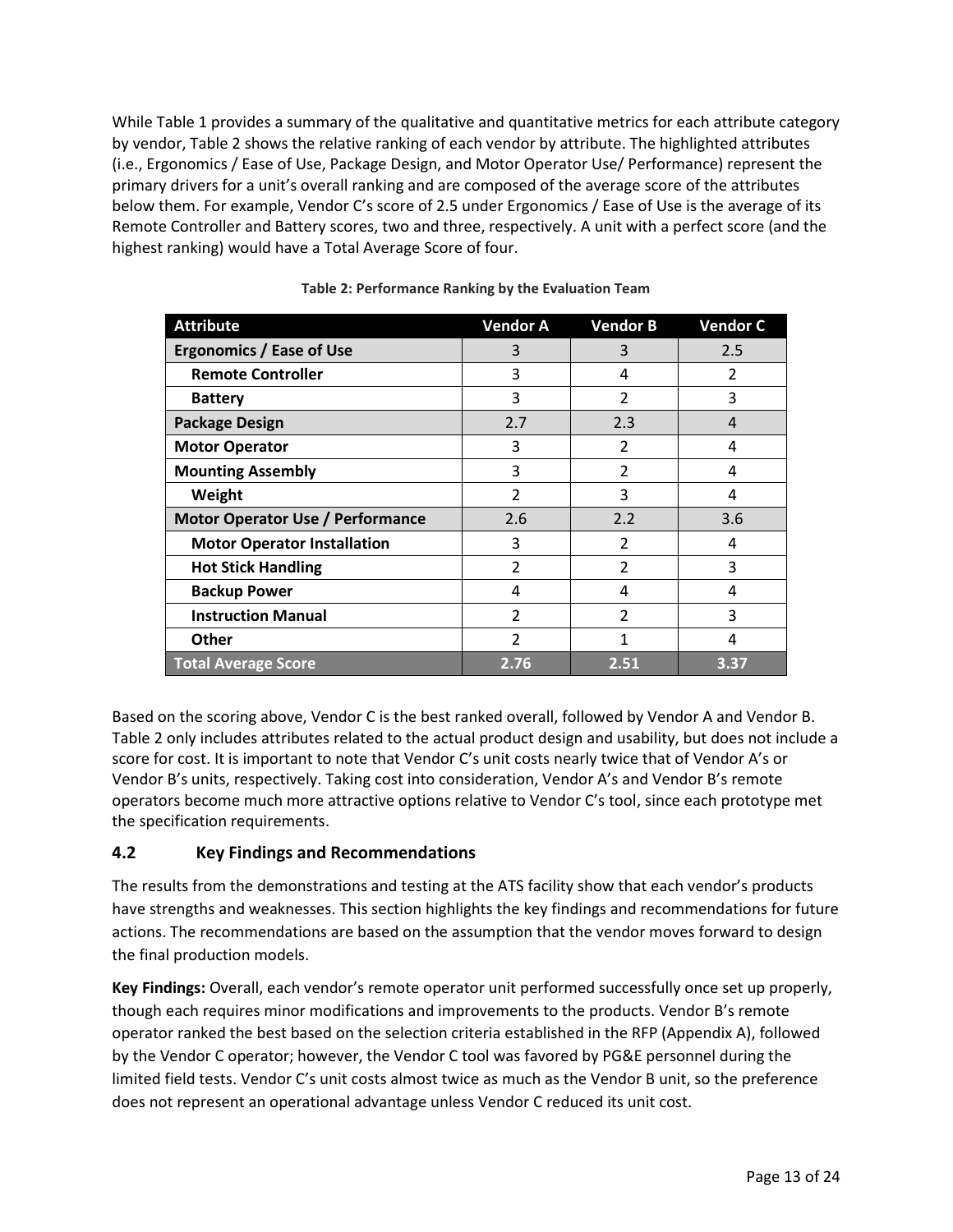- **Recommendation:** Below are key recommended modifications to support the improvements of the design and use of the device:
	- $\circ$  Make reflective lights more visible to the operator when operating from far away.
	- $\circ$  Use a thick plastic casing material to balance both weight and durability of the device.
	- o Add a handle and similar components to improve ergonomics and safety while operating the tool.
- **Recommendation** Provide a case for each device so the components are protected from damage and wear.
- **Recommendation:** Identify and move forward with the lowest cost modifications that provide the greatest improvements to product design and performance.
- **Recommendation:** If costs allow, move forward with both Vendor A and Vendor B to design final production models.
- **Recommendation:** Negotiate with Vendor C to provide alternative pricing that will better balance both operational and field personnel preferences for safely operating sub-surface oil filled rotary switches.

#### <span id="page-15-0"></span>**4.3 Technical Issues and Lessons Learned**

The Close Proximity Switching project aimed to develop a tool to remotely operate switches that did not already exist on the market to meet all of PG&E's needs. As such, the project experienced several technical issues around the performance of the vendor designed prototype tools. The following summarizes the technological issues, the key lessons learned, and recommendations for addressing the challenges.

#### **Description of Issue #1:**

 Vendor A's remote operator required the longest setup time for the tripod mounting assembly and was the heaviest unit of the three tools tested. The setup time was later improved through additional operating instructions and Vendor A has indicated that colored markings will be added to the tripod for easier orientation during mounting.

#### **Lessons learned:**

- Develop clear and easy to follow instruction manuals and provide corresponding employee training to demonstrate proper assembly and setup of the equipment.
- Identify detailed product specifications around packing and unit weight early in the project and directly communicated through the RFP or during the product design phase once vendors are selected.

#### **Recommendations:**

- Improve the instruction manual and add diagrams so the users better understand how to properly setup the device (e.g. to first set the two legs of tripod close to the user before placing or adjusting the third leg.
- Continue to collaborate with Vendor A on ways to reduce the overall weight of the unit without having to complete an entire redesign effort.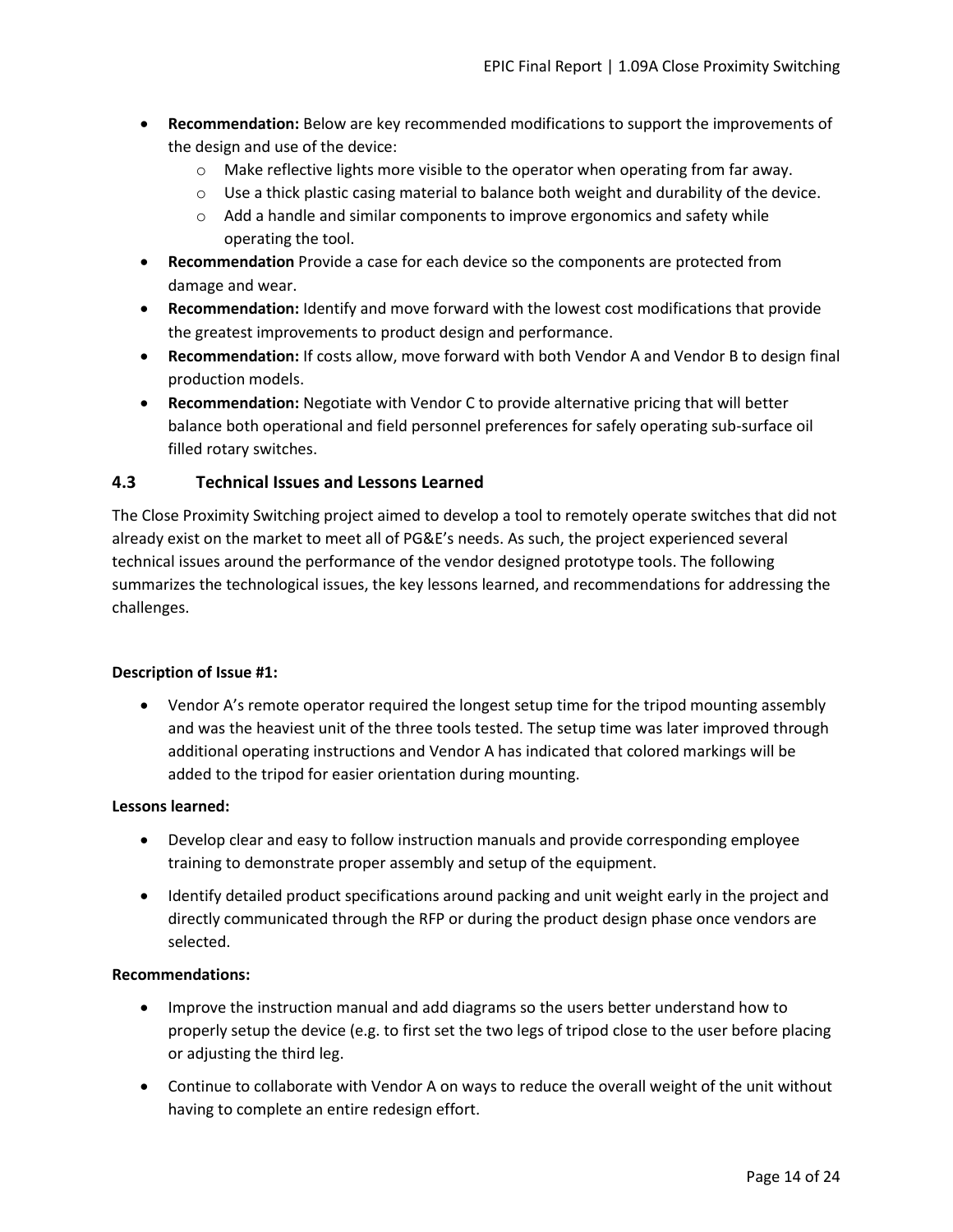#### **Description of Issue #2:**

 The Vendor B remote operator cannot fit on round enclosures smaller than the 42-inch diameter enclosure on the demonstration platform. PG&E's service territory contains round enclosures with 36-inch diameters, which would require modifications to Vendor B's existing offering.

#### **Lesson learned:**

 Identify the number of different enclosure sizes in PG&E's territory early in the project and communicate dimension specifications through the RFP or during the design phase once vendors are selected.

#### **Recommendation:**

 Determine the number of 36-inch diameter enclosures that are in PG&E's territory and resolve the issues on a separate basis in the future as demand necessitates.

#### **Description of issue #3:**

 Vendor C's switch operator is programmable for a range of times for the operator, some of which are too short for the user to get clear from the switch enclosure.

#### **Lesson learned:**

 The wired remote controlled operator requires a minimum lead-time for the user to get clear from the switch enclosure.

#### **Recommendation:**

 Establish a standardized lead-time range for the operator to complete the switching operation using a PG&E standard hot stick.

#### <span id="page-16-0"></span>**4.4 Value proposition**

The purpose of EPIC funding is to support investments in technology demonstration and deployment projects that benefit the electricity ratepayers of PG&E, San Diego Gas and Electric (SDG&E), and Southern California Edison (SCE). The California Public Utilities Commission (CPUC) requires that each EPIC project advance at least one mandatory guiding principle and at least one complementary guiding principle.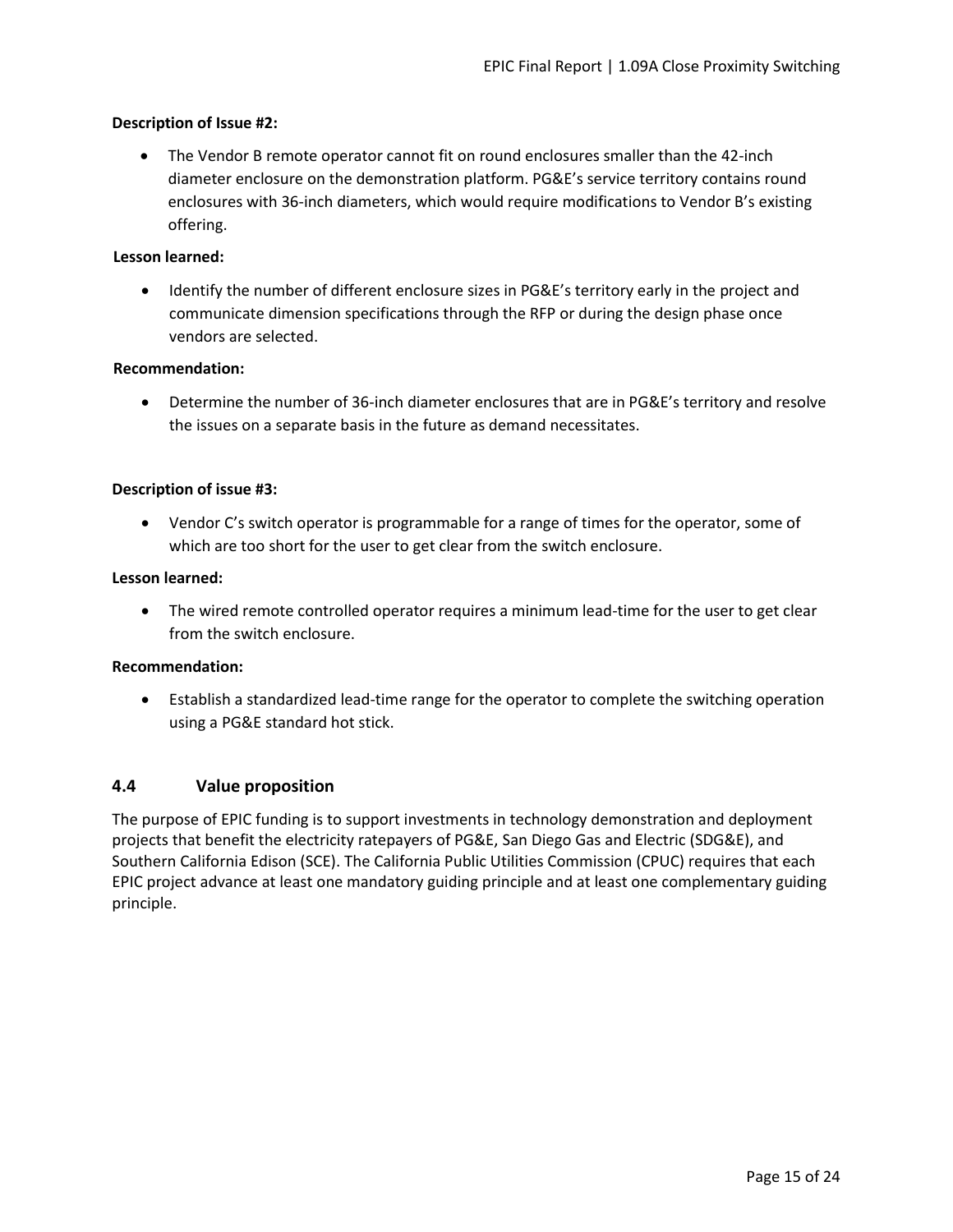#### <span id="page-17-0"></span>**4.4.1 Mandatory Guiding Principles of EPIC**

The mandatory guiding principle of EPIC<sup>8</sup> is to invest in clean energy technologies and approaches that provide benefits to electricity ratepayers by promoting greater reliability, lower costs, and increased safety. The Close Proximity Switching project advances two of the primary principles: (1) safety and (2) reliability.

- 1. **Safety:** By developing a hand held remote controlled tool to open and close underground rotary oil filled switches, workers and the public can be placed a safe distance away in the event of a failure.
- 2. **Reliability:** The project enhances system reliability by reduced outage time should a failure result, and also creates interim solution to maintaining the distribution infrastructure while PG&E implements its multi-year program to replace the approximately 2,300 LBOR switches installed prior to 1976 that have no oil level indicator.

#### <span id="page-17-1"></span>**4.4.2 Secondary Principles of EPIC**

EPIC also has a set of complementary secondary principles that include:

- Societal benefits;
- Greenhouse gas (GHG) emissions reduction and adaptation in the electricity sector at the lowest possible cost;
- The loading order;

 $\overline{\phantom{a}}$ 

- Low-emission vehicles/transmission;
- Economic development; and
- Efficient use of ratepayer funds.

The Close Proximity Switching project advances one of the secondary principles: producing societal benefits. By developing a remote controlled tool, this project increases public safety, in addition to guiding principles of enhancing employee safety, during sub-surface oil-filled switch operations. This solution reduces public exposure to the safety risk of an oil switch failure, since the operator of the switches will be securing the area (i.e. coning off) around the enclosure and will have better visibility of the pedestrians when he/she is ready to execute the switching command remotely.

#### <span id="page-17-2"></span>**4.5 Technology/Knowledge Transfer Plan for Applying Results into Practice**

A primary benefit of the EPIC program is the technology and knowledge sharing that occurs both internally within PG&E and across the other IOUs and the CEC. In order to facilitate this knowledge sharing, PG&E will share the results of the Close Proximity Switching project in industry workshops and through public reports published on the PG&E website. Specifically, below is information sharing forums where the results and lessons learned from this EPIC project were presented or plan to be presented:

<sup>8</sup> *Electric Program Investment Charge 2013 Annual Report*. April 2014. California Energy Commission. <http://www.energy.ca.gov/2014publications/CEC-500-2014-009/CEC-500-2014-009-CMF.pdf>.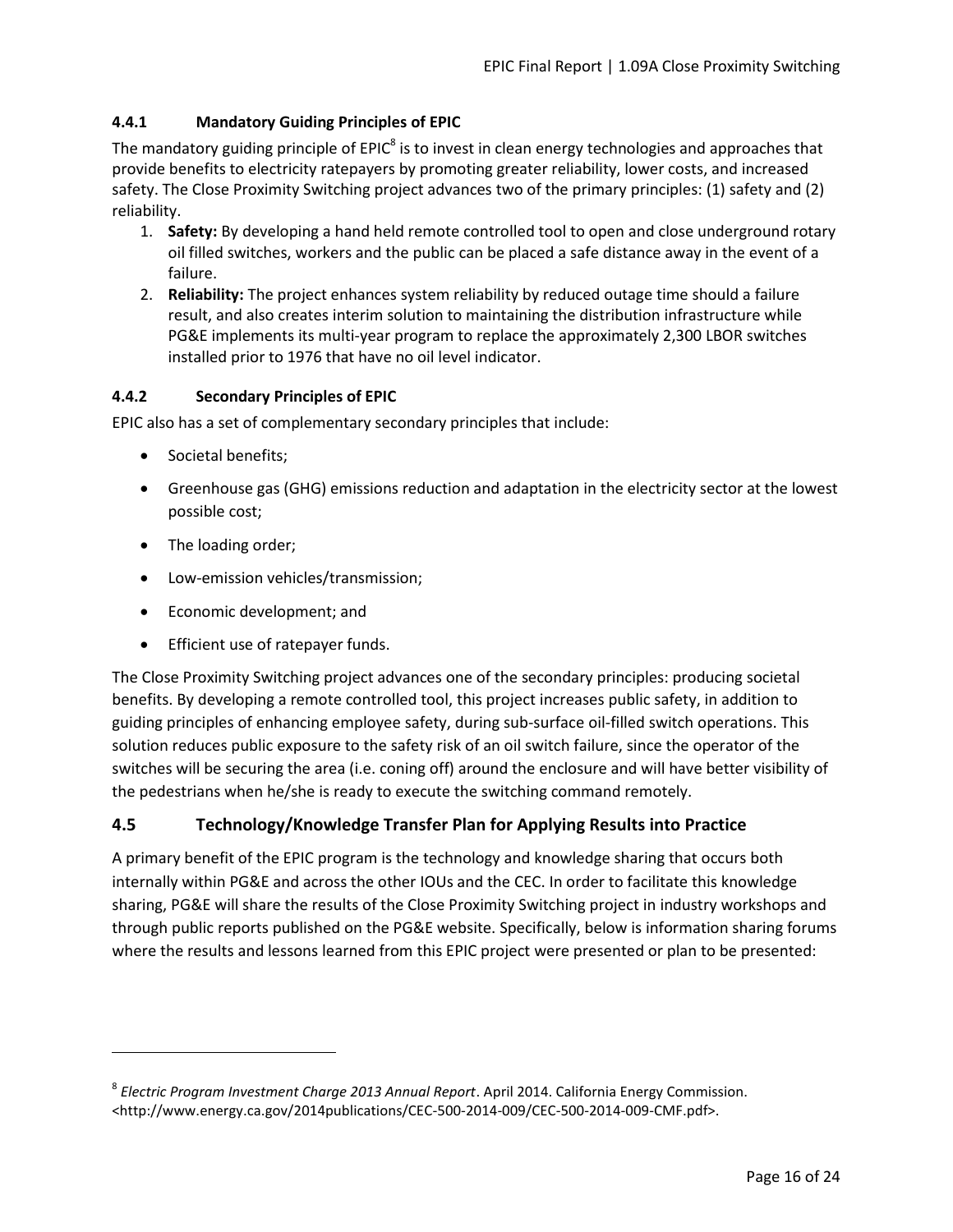#### <span id="page-18-0"></span>**Information Sharing Forums Held**

1. National Electric Energy Technology and Application Research Committee (NEETRAC) Georgia Institute of Technology, Atlanta, GA | January 27, 2016

#### **Information Sharing Forums Planned**

2. Western Underground Committee Spring Meeting Tempe, AZ | March 23-25, 2016

In terms of applying the project's results into practice, the project was so successful that the project team recommends purchasing remote operator units to be deployed in three territory divisions with the highest sub-surface LBOR switch asset base and ultimately integrate the units into PG&E operations. The next step will be a beta test conducted in actual switch operations, which includes acquiring the improved devices between 2016 and 2018.

#### <span id="page-18-1"></span>**4.6 Data Access**

Upon request, PG&E will provide access to data collected that is consistent with the CPUC's data access requirements for EPIC data and results.

#### <span id="page-18-2"></span>**4.7 Overall Results**

This project planned and successfully executed the development and demonstration of a technology that would allow PG&E workers to more safely operate three-phase LBOR switches. The primary goals of this EPIC project were achieved, which were to increase system reliability and to improve the safe operation of certain sub-surface or UG switches in the PG&E territory by testing the devices and comparing the attributes of difference devices from three vendors for product improvements and potential integration in PG&E's operations.

Vendor B's remote operator was the ranked the best based on the selection criteria and has the lowest cost unit. The motor operator was the second heaviest, however unlike the setups for the Vendor A and Vendor C units, the installation of the operator did not require leaning out over the enclosure. While the assembly instructions were long and complicated, when followed correctly, they resulted in the proper setup of the tool over the enclosure and a successful switch operation. The primary issue for the Vendor B remote operator was the loose clamp; however, a modified clamping mechanism has been planned for the final production model.

The Vendor C tool was the most preferred by PG&E field operations personnel; however, it was also the highest in cost. Overall, the Vendor C unit was the lightest and the easiest to operate. It also offered an additional feature over the Vendor A and Vendor B models, which was the ability to provide manual standalone operations. The operator can also be installed and removed while the user remains in a standing position; however, the installation and removal of the components required the user to lean out over the enclosure. The primary issues with the tool were the lack of gripping on the hot stick and the inability to accommodate the standard PG&E hot stick.

The Vendor A remote operator was the heaviest and experienced the most technical and usability challenges during the demonstration phase. Additionally, the packaging was bulky and larger than that of the Vendor B or Vendor C offerings. The primary issues for the Vendor A unit were the difficulties in mounting the tripod over the enclosure, with larger enclosures potentially requiring the user to kneel,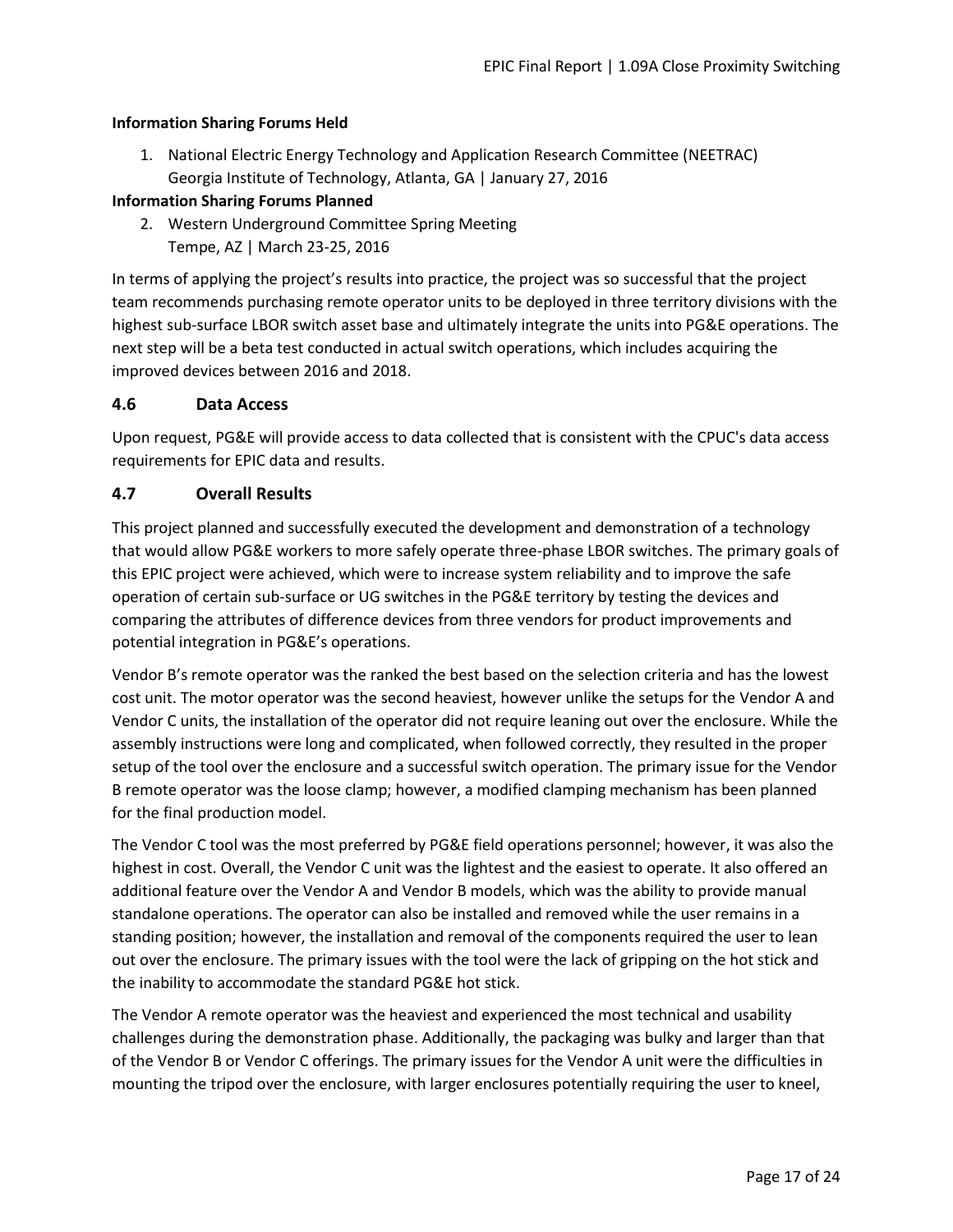and the installation and removal of the assembly components required the user to lean out over the enclosure.

Through extensive collaboration with PG&E, each vendor designed and developed a tool that could perform successful switch operation, though each had its own strengths and weaknesses. In order to be approved by PG&E, each of the vendors will need to make moderate to significant modifications and improvements to their products.

Based on the successful results of this EPIC project, the next step will be a beta test conducted in actual switch operations, which includes acquiring the improved devices between 2016 and 2018. One or more prototypes will be incorporated into PG&E's Mission, Diablo, and San Jose division areas where large numbers of these switches exist and ultimately integrate the units into PG&E operations.

In the end, this project was successful in addressing a safety and reliability risk that is shared across the industry by developing and testing a variety of devices that eliminate the need for personnel to manually open and close rotary vault switches. As an interim solution during a multi-year switch replacement program, this outcome proactively reduces both public and employee safety risks, while also increasing reliability by ensuring the workers' ability to operate LBORs and reduce outage time should a circuit failure occur.

# <span id="page-19-0"></span>**5 Project Metrics**

l

The project's metrics are those highlighted in [Table 1](#page-11-0) and [Table 2](#page-14-1) that were used to evaluate the three vendors' switch operator units. Below are two additional metrics that were identified for this project in PG&E's EPIC Annual Report<sup>9</sup>.

#### **5a – Outage number, frequency, and duration**

Any switch without a sight glass can be deemed inoperable by the technician. This has the potential to increase the duration of an outage because the clearance time is impacted. A remote operator tool would eliminate this issue. Additionally, if an LBOR failure results in an employee injury, care for the employee would supersede the restoration of electric service. The successful development of the remote operator will minimize the potential for an employee injury and the associated extended outage that would follow.

#### **5e – Utility worker safety improvement and hazard exposure reduction**

When an LBOR is operated, the operator is standing over the switch. Due to the age of some of the switches in PG&E's territory, there is the potential for a switch failure, which can expel hot oil or gases directly onto the operator. The development of the remote operator allows the operator to be a minimum of 25 feet from the switch during operation, thus greatly improving safety and minimizing a hazard exposure.

<sup>9</sup> http://www.pge.com/includes/docs/pdfs/about/environment/pge/epic/EPIC\_2014\_Annual\_Report\_PGE\_201502 27.pdf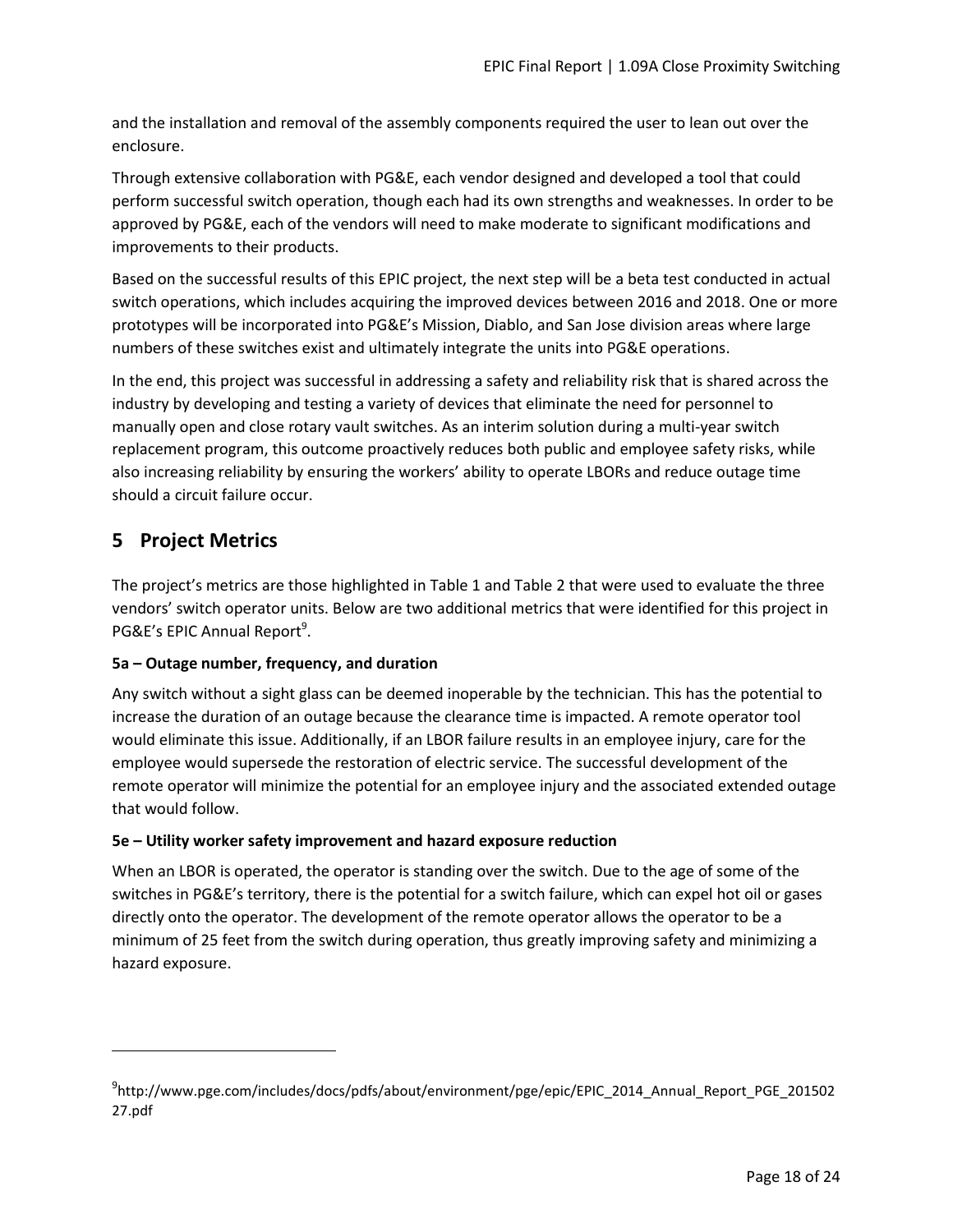# <span id="page-20-0"></span>**Appendix A: Remote Controlled Switch Operator Engineering Specifications**

#### **This document describes the functional, non-functional requirements, and key deliverables in connection with the build out of the Remote Switch Operator Tool.**

#### **1. QUALITY, WORKMANSHIP, TESTING AND WARRANTY**

- 1.1 A complete set of detail conception drawings with dimensions and schematic or wiring diagrams, including bill of materials, shall be furnished to PG&E after the contract is awarded, or in advance via standardized template drawings. PG&E shall review these drawings for major concerns to ensure that the supplier has not missed any key requirements, and appropriate comments shall be sent back to supplier for updates.
- 1.2 Concurrent with PG&E's review and commenting on the conception documents, the supplier shall prepare the detail drawings for fabrication. PG&E will not review the correctness of the drawings for fabrication. It is assumed that the supplier has thoroughly checked the drawings for accuracy and ready for fabrication.
- 1.3 Design Tests: Design testing on the production unit is not required if manufacturer's design test data are available. Supplier shall be prepared to submit certified copies of the manufacturer's design test report. PG&E is establishing mock switch installation facilities where supplier may test and/or demonstrate their units' capability.
- 1.4 Factory Acceptance Test (FAT). Supplier shall perform factory or Shop testing and PG&E shall have the option of witnessing the test provided that the PG&E inspector is notified well in advance of the product tests. See Section 9 of the General Conditions, Inspection and Tests.
- 1.5 Site Acceptance Test (SAT). An onsite field test procedure shall be developed by supplier and approved by PG&E to insure that the Remote Switch Operator assembly performs as specified. See Section 9.5 of the General Conditions, Field Tests.
- 1.6 Supplier shall warrant that when the Remote Switch Operator is placed in operation or used, it will perform in the manner set forth as specified. The Remote Switch Operator assembly shall have a warranty period not to exceed two years after delivery to PG&E. The Equipment Warranty of the General Conditions, Section 14, shall apply.

#### **2. DOCUMENT REQUIREMENTS**

- 2.1 Drawings shall be produced using the computer graphics program Micro station version 8.5, or latest version. Where possible, drawings shall be furnished in electronic format on CD
- 2.2 Lines shall be uniform in sharpness and density, with good line-to-background contrast, matching the ".seed" files provided by PG&E for CAD purposes.
- 2.3 PG&E's specification number, purchase order number shall be shown on each drawing, test report, and instruction book.

#### **3. OPERATOR**

3.1 Operator housing, shall be fabricated for all weather outdoor use.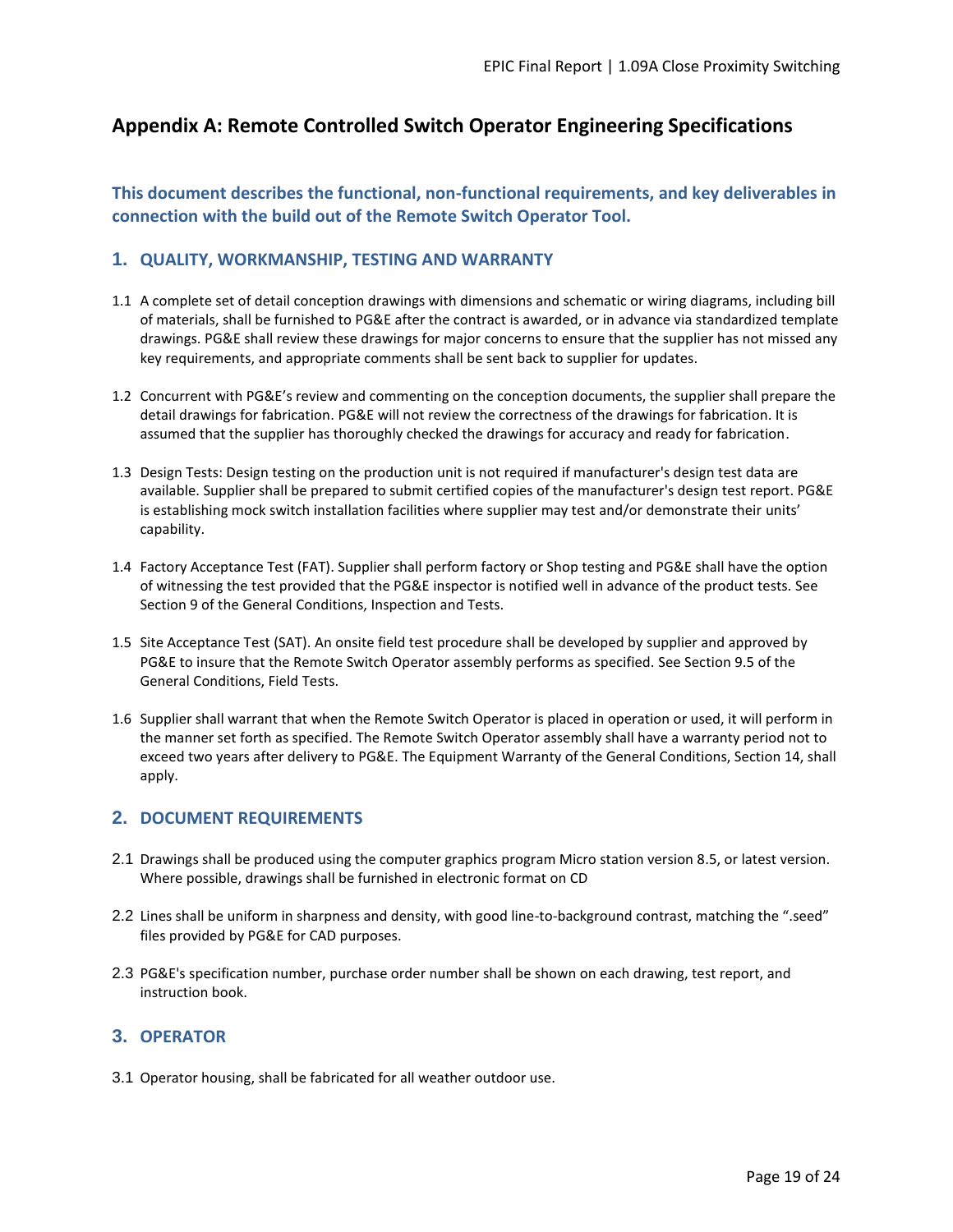- 3.2 The Operator shall be nonconductive.
- 3.3 Operator shall be connected to a closed ring connector on top of the sub-surface switch handle which shall be rotated in an open and close position. See Reference Drawing039954.
- 3.4 Operator shall be design to operate several manufactured sub-surface oil filled switch as listed on Section 15 of this specification.
- 3.5 Operator motor shall be DC powered preferably by Lithium-ion rechargeable battery. One set of spare batteries and charger shall be included per order. Option: 120VAC power source, if DC rechargeable battery is not available.
- 3.6 Operator shall have torque limiter so as not to twist a non-anchored switch or apply undue torque to the switch.
- 3.7 Operator shall not impede the closing operation of the switch once the switch mechanism has reached the point of spring assisted closing.
- 3.8 Operator shall be self-calibrating so that the Operator can be utilized on the various manufactured switches without the need for adjustments. See Section 15 of this specification for sub-surface oil rotary switch manufacturers used by PG&E system wide.
- 3.9 Indicating light. An "ON-OFF" switch shall be on the Operator. An amber LED light shall indicate that the Operator is powered on and ready to receive command from the hand held remote control device. Indicating light on the Operator shall be visible at a distance of 25 feet from personnel using the hand held remote control device.
- 3.10The Operator shall be capable of 1000 operations before failure.

#### **4. MOUTNING HARDWARE**

- 4.1 Mounting hardware shall be designed to fit sub-surface oil filled rotary switches and enclosure as shown on Drawings 039954, 062000, 066205 & 052676 (Table A for 600A Sectionalizing Oil Switches). Sub-surface oil filled switch Manufacturers are listed in Section 15 of this specification.
- 4.2 Provisions shall be considered for mounting hardware to be installed while sub-surface rotary oil filled switch is energized.

#### **5. HAND HELD REMOTE CONTROL DEVICE**

- 5.1 Hand held control device enclosure shall be suitable for all weather outdoor use.
- 5.2 A wireless hand held remote control device shall be preferred. This will eliminate the potential transfer from Operator to the hand held device when there is a fault in the sub-surface oil filled switch. The wireless hand held control device shall be equipped with a proximity sensor that will be located in the Operator to prevent the switch from being operated when the remote control device is less than 25 feet from the Operator. This will assure that personnel operating the wireless hand held remote device is at a safe distance from the subsurface oil filled switch. An "Auto –Off" switch at the Operator shall control the proximity switch. The "OFF" position shall disable the proximity switch function while the "Auto" position shall enable it. Optional: The hand held remote control device shall be connected to the Operator via a 25ft control cable if wireless operation is not available.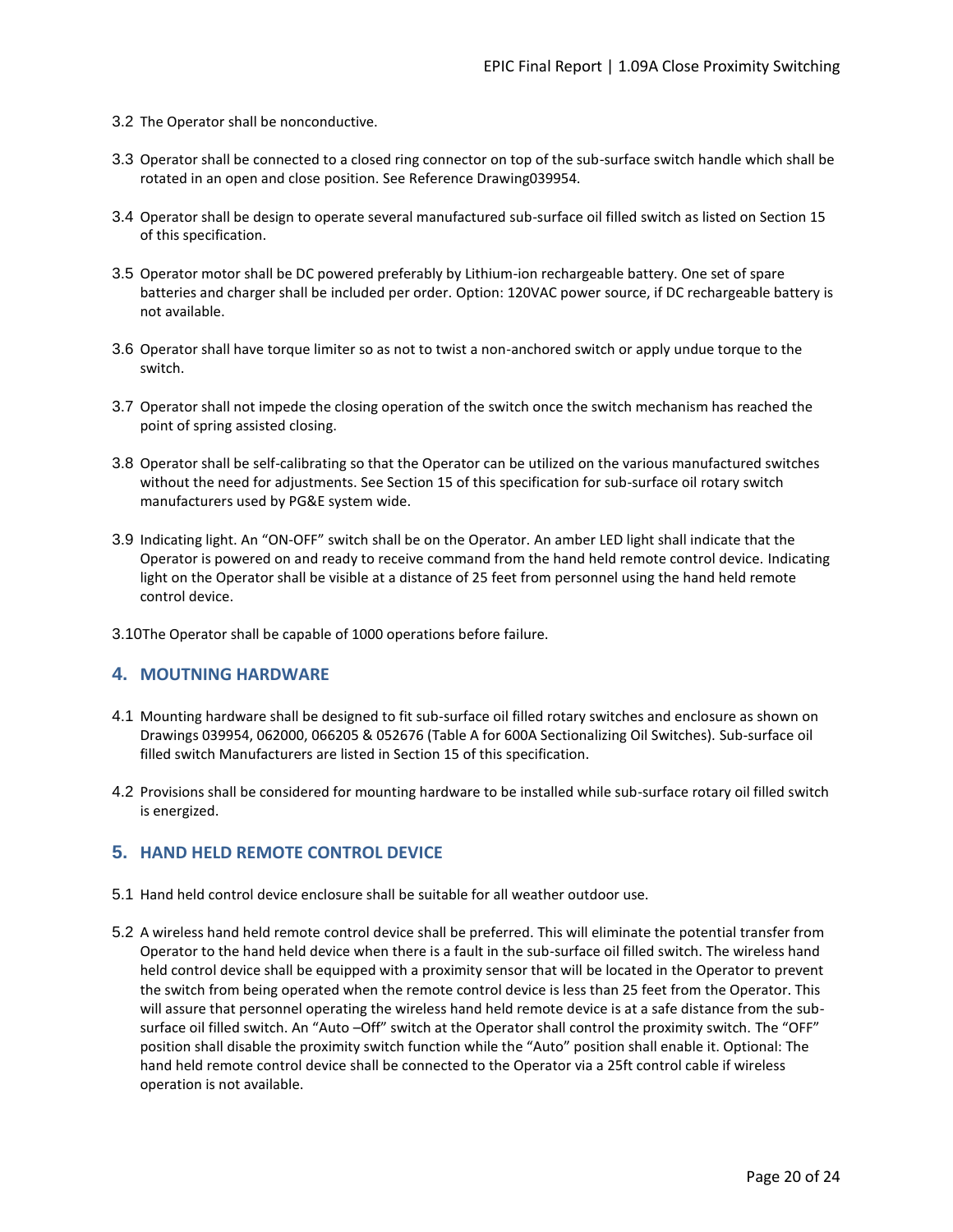5.3 Hand held control device shall have a safety feature built in that would prevent accidental operation if the unit is dropped.

#### **6. PAINTING**

6.1 If paint is required, apply to the interior and exterior metalwork: One coat of a suitable rust-inhibiting primer, plus one or more coats of urethane or epoxy paint. Minimum total dry film thickness of paint shall be 4 mils. Supplier is encouraged to quote as an alternate their suggested low maintenance or high-grade exterior paint or finish.

#### **7. ASSEMBLY AND SHIPMENT**

- 7.1 Lifting the complete assembly including spare battery and charger by a single person crew shall be provided. The overall weight of the assembly shall be less than 40 lbs. No part of the assembly shall be greater than 20 lbs.
- 7.2 The complete Remote Switch Operator Assembly shall be securely kept in a hard case enclosure with handles and wheels for ease in transporting.
- 7.3 The complete assembly shall be set up and ready for operation at the work site in 10 minutes or less.
- 7.4 All parts of the Operator mounting hardware shall be marked for ready identification and assembly at the job site to fit most sub-surface switch enclosure. See Reference Drawing 062000, 066205, 066207 & 052676.
- 7.5 Each shipping unit shall be adequately packed at the factory so that no damage will occur in transit or in the process of installation.

#### **8. GROUNDING**

8.1 The Operator shall be provided with stud for grounding to sub-surface oil field switch ground bar if power to Operator is through 120VAC.

#### **9. NAMEPLATES**

- 9.1 Operator assembly nameplate shall show PG&E's purchase order number; and the date of manufacture.
- 9.2 Nameplates shall be made from Formica with letters machine engraved through black (red where specified) facing to white opaque core, in accordance with PG&E's Drawing #027818, Nameplates for General Use.

#### **10. Switch Manufacturers**

- 10.1 The following switch manufacturers are installed system wide in PG&E sub-surface enclosures. Suppliers must adapt their prototype tool to meet the requirements of all variables included:
	- 1. AB Chance 2. Allis-Chalmers 3. American Electric 4. Asea Brown Boveri (ABB) 5. Acme Tool 6. Elastic Stop Nut (ESNA) 7. Electric Equipment Co.
	- 8. Elastimoid
	- 9. Electric Service (ESCO)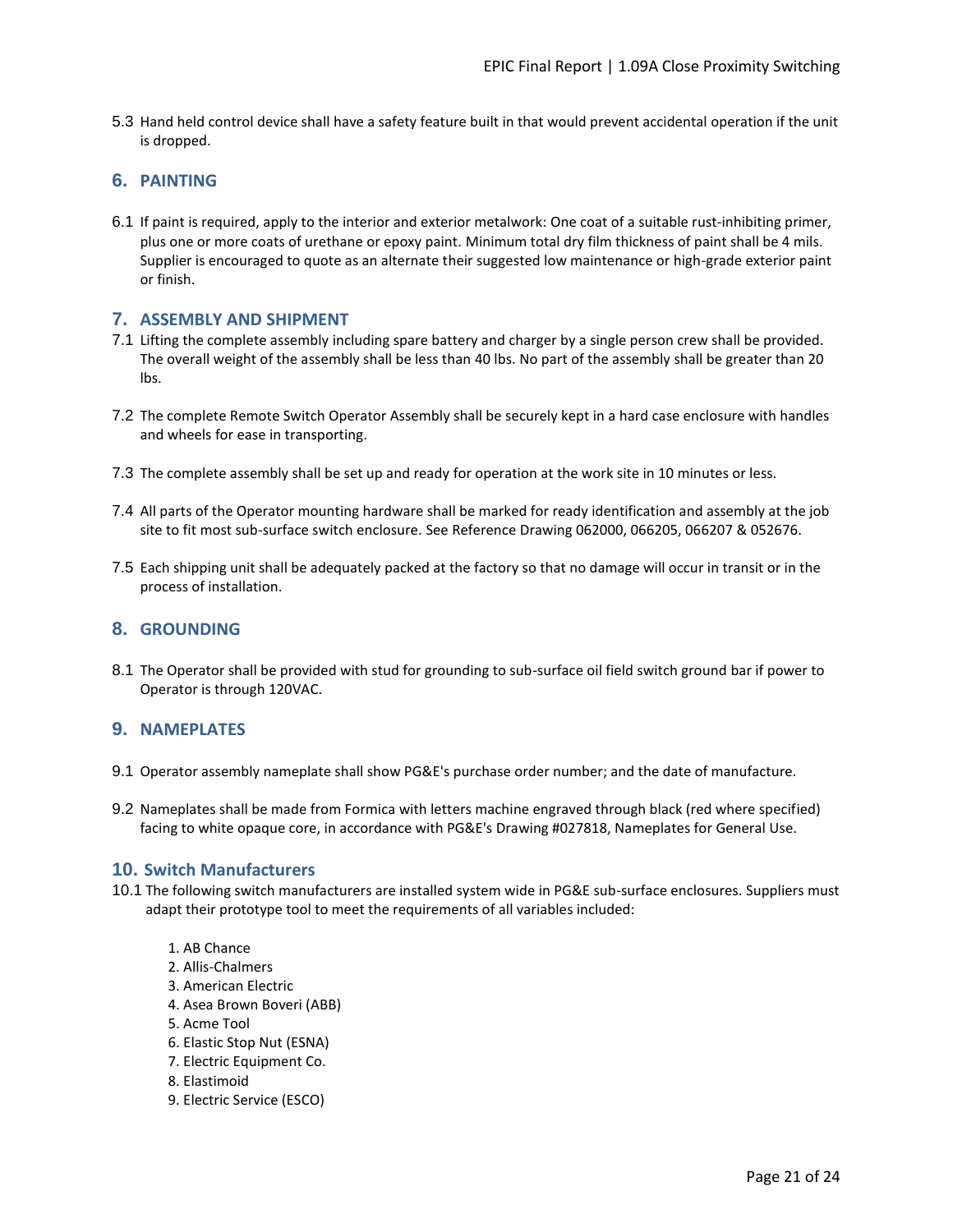10. Gardiner/PE/FP 11. General Electric (GE) 12. G&W 13. Kearny Company 14. Kuhlman 15. McGraw Edison 16. Nelson 17. RTE 18. Square D 19. Standard 20. TC 21. Trayer 22. Wagner 23. Westinghouse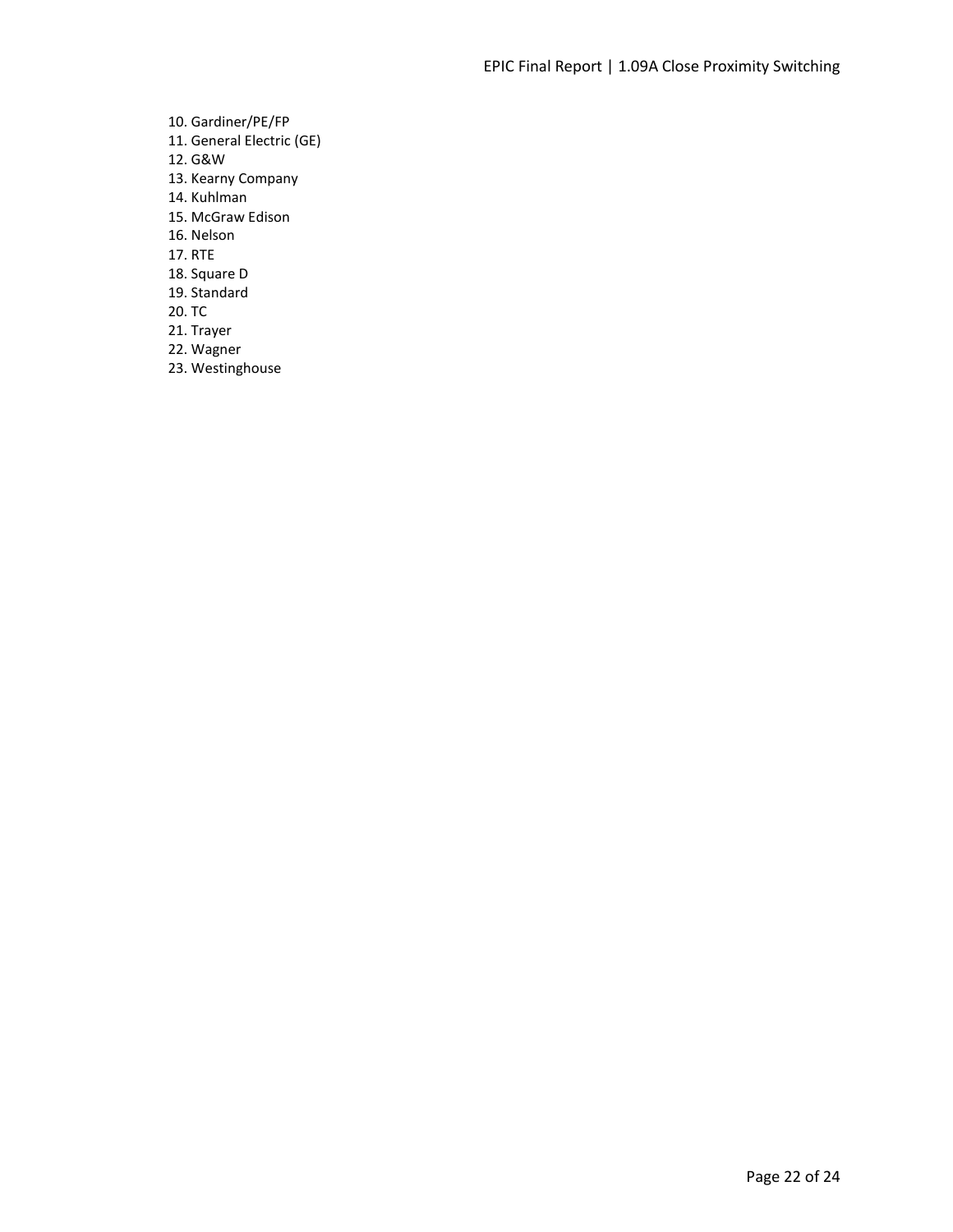# <span id="page-24-0"></span>**Appendix B: Summary of Results from Pilot Field Test**

The below Field Test Performance rating was utilized to provide feedback and enhanced the final motor design. The survey template that was filled out can be found in Appendix C.

<span id="page-24-1"></span>

| $1 =$ Poor 2 = Acceptable 3 = OK 4 = Very Good 5 = Excellent |                                                                       |                              |                           |                |                  |                |                   |                                      |  |
|--------------------------------------------------------------|-----------------------------------------------------------------------|------------------------------|---------------------------|----------------|------------------|----------------|-------------------|--------------------------------------|--|
| Vendor                                                       | <b>Enclosure</b><br>Type                                              | <b>Packaging</b><br>& Weight | Instructions <sup>1</sup> | <b>Setup</b>   | <b>Operation</b> | Removal        | Time <sup>3</sup> | <b>Overall</b><br>Score <sup>2</sup> |  |
|                                                              |                                                                       | 3                            | 4                         | 4              | 2                | 4              | 4                 | 4                                    |  |
| <b>Vendor A</b>                                              | Round                                                                 | 2                            | 3                         | 2              | 1                | 3              | 3                 | 3                                    |  |
|                                                              |                                                                       | 3                            | 4                         | 4              | 4                | 5              | 4                 | 4                                    |  |
|                                                              | <b>Average Score</b>                                                  | 2.7                          | 3.7                       | 3.3            | 2.3              | 4.0            | 3.7               | 3.7                                  |  |
|                                                              | Round                                                                 | 1                            | 1                         | 3              | 5                | 4              | 3                 | 3                                    |  |
| <b>Vendor B</b>                                              |                                                                       | 3                            | 1                         | $\overline{2}$ | 4                | $\overline{2}$ | 3                 | $\overline{2}$                       |  |
|                                                              |                                                                       | $\overline{2}$               | 1                         | 3              | 4                | 4              | $\overline{2}$    | 3                                    |  |
|                                                              | <b>Average Score</b>                                                  | 2.0                          | 1.0                       | 2.7            | 4.3              | 3.3            | 2.7               | 2.7                                  |  |
|                                                              | Round                                                                 | 5                            | 4                         | 4              | 4                | 4              | N/A               | N/A                                  |  |
| <b>Vendor C</b>                                              |                                                                       | 5                            | N/A                       | 4              | 4                | 5              | 5                 | 5                                    |  |
|                                                              |                                                                       | 4                            | 4                         | 5              | 4                | 5              | 5                 | 4.5                                  |  |
| <b>Average Score</b>                                         |                                                                       | 4.7                          | 4.0                       | 4.3            | 4.0              | 4.7            | 5.0               | 4.8                                  |  |
| <b>Vendor A</b>                                              | #7 Box<br>UCD TX                                                      | 4                            | N/A                       | 4              | 5                | 4              | 4                 | 4                                    |  |
|                                                              | Switch                                                                | 3                            | 3                         | 3              | 4                | 2              | N/A               | N/A                                  |  |
|                                                              | 3.5<br>4.5<br>3.0<br>3.0<br>3.5<br>4.0<br>4.0<br><b>Average Score</b> |                              |                           |                |                  |                |                   |                                      |  |

#### **Table 3: Comparison of Vendor Field Test Performance**

 $1$ N/A indicates that the crew did not have time to thoroughly review the written instructions due to time constraints. Instead, a quick demonstration was provided before the evaluation.

 $2$ N/A indicates that no score or comments were provided.